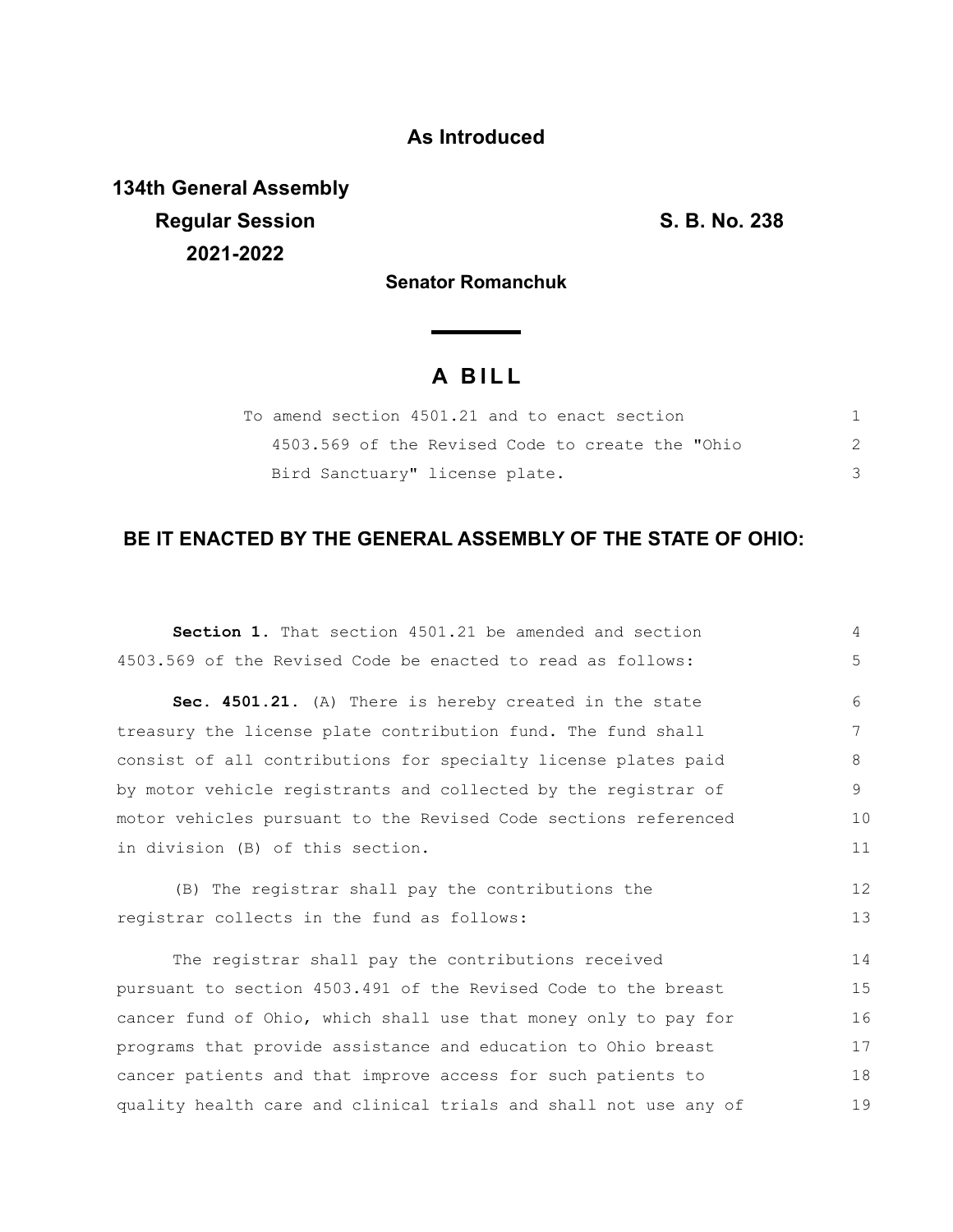the money for abortion information, counseling, services, or other abortion-related activities. The registrar shall pay the contributions the registrar receives pursuant to section 4503.492 of the Revised Code to the organization cancer support community central Ohio, which shall deposit the money into the Sheryl L. Kraner Fund of that organization. Cancer support community central Ohio shall expend the money it receives pursuant to this division only in the same manner and for the same purposes as that organization expends other money in that fund. The registrar shall pay the contributions received pursuant to section 4503.493 of the Revised Code to the autism society of Ohio, which shall use the contributions for programs and autism awareness efforts throughout the state. The registrar shall pay the contributions the registrar receives pursuant to section 4503.494 of the Revised Code to the national multiple sclerosis society for distribution in equal amounts to the northwestern Ohio, Ohio buckeye, and Ohio valley 20 21 22 23 24 25 26 27 28 29 30 31 32 33 34 35 36 37

chapters of the national multiple sclerosis society. These chapters shall use the money they receive under this section to assist in paying the expenses they incur in providing services directly to their clients. 38 39 40 41

The registrar shall pay the contributions the registrar receives pursuant to section 4503.495 of the Revised Code to the national pancreatic cancer foundation, which shall use the money it receives under this section to assist those who suffer with pancreatic cancer and their families. 42 43 44 45 46

The registrar shall pay the contributions the registrar receives pursuant to section 4503.496 of the Revised Code to the 47 48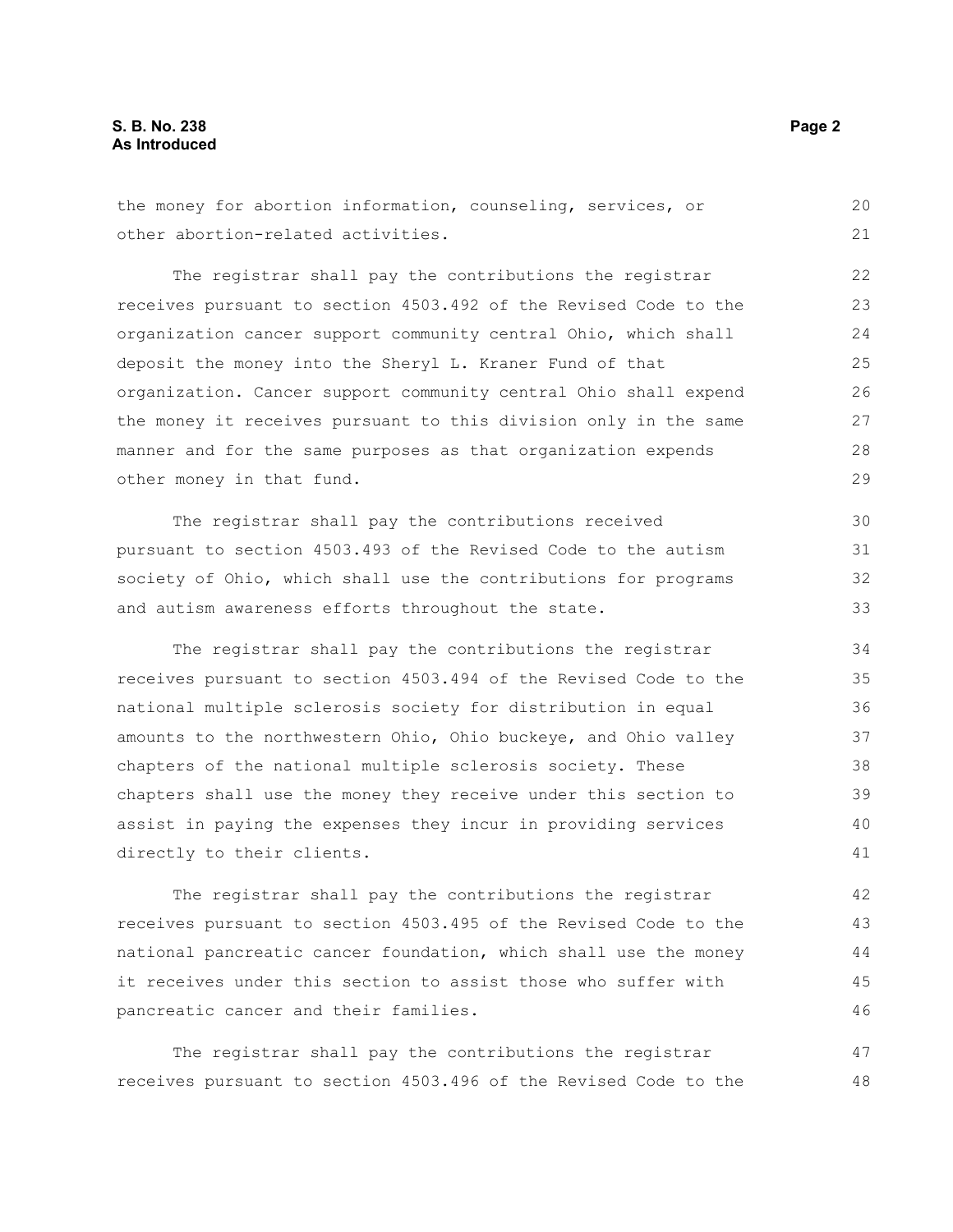#### **S. B. No. 238** Page 3 **As Introduced**

Ohio sickle cell and health association, which shall use the contributions to help support educational, clinical, and social support services for adults who have sickle cell disease.

The registrar shall pay the contributions the registrar receives pursuant to section 4503.497 of the Revised Code to the St. Baldrick's foundation, which shall use the contributions for its research and other programs. 52 53 54 55

The registrar shall pay the contributions the registrar receives pursuant to section 4503.498 of the Revised Code to special olympics Ohio, inc., which shall use the contributions for its programs, charitable efforts, and other activities. 56 57 58 59

The registrar shall pay the contributions the registrar receives pursuant to section 4503.499 of the Revised Code to the children's glioma cancer foundation, which shall use the contributions for its research and other programs. 60 61 62 63

The registrar shall pay the contributions the registrar receives pursuant to section 4503.4910 of the Revised Code to the KylerStrong foundation, which shall use the contributions to raise awareness of brain cancer caused by diffuse intrinsic pontine glioma and to fund research for the cure of such cancer. 64 65 66 67 68

The registrar shall pay the contributions the registrar receives pursuant to section 4503.4911 of the Revised Code to the research institution for childhood cancer at nationwide children's hospital, which shall use the contributions to fund research for the cure of childhood cancers. 69 70 71 72 73

The registrar shall pay the contributions the registrar receives pursuant to section 4503.50 of the Revised Code to the future farmers of America foundation, which shall deposit the contributions into its general account to be used for 74 75 76 77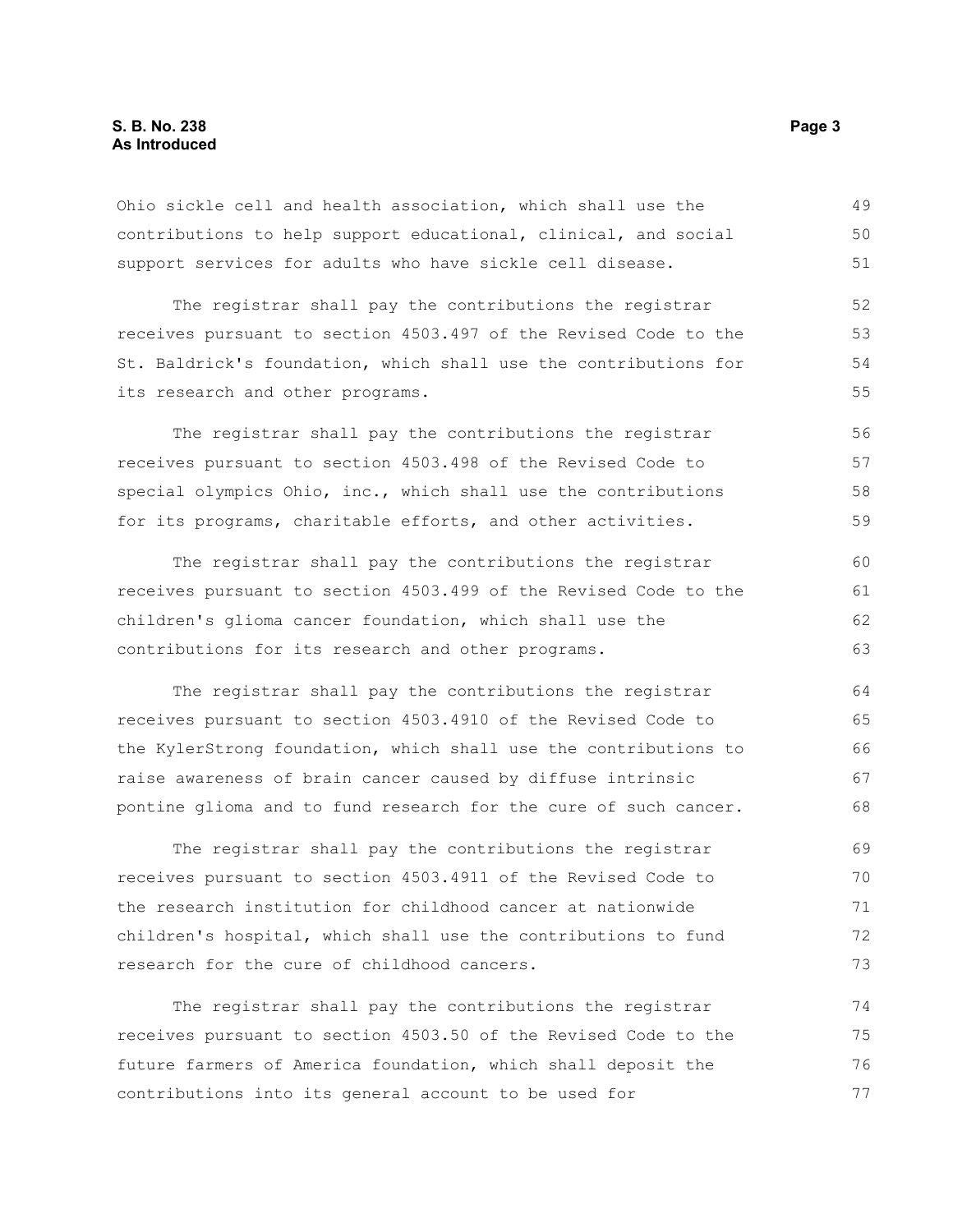educational and scholarship purposes of the future farmers of America foundation. The registrar shall pay the contributions the registrar receives pursuant to section 4503.501 of the Revised Code to the 4-H youth development program of the Ohio state university extension program, which shall use those contributions to pay the expenses it incurs in conducting its educational activities. The registrar shall pay the contributions received pursuant to section 4503.502 of the Revised Code to the Ohio cattlemen's foundation, which shall use those contributions for scholarships and other educational activities. The registrar shall pay the contributions received pursuant to section 4503.505 of the Revised Code to the organization Ohio region phi theta kappa, which shall use those contributions for scholarships for students who are members of that organization. The registrar shall pay the contributions the registrar receives pursuant to section 4503.506 of the Revised Code to Ohio demolay, which shall use the contributions for scholarships, educational programs, and any other programs or events the organization holds or sponsors in this state. The registrar shall pay the contributions received 78 79 80 81 82 83 84 85 86 87 88 89 90 91 92 93 94 95 96 97 98 99

pursuant to section 4503.508 of the Revised Code to the organization bottoms up diaper drive to provide funding for that organization for collecting and delivering diapers to parents in need. 100 101 102 103

The registrar shall pay the contributions the registrar receives pursuant to section 4503.509 of the Revised Code to a kid again, incorporated for distribution in equal amounts to the 104 105 106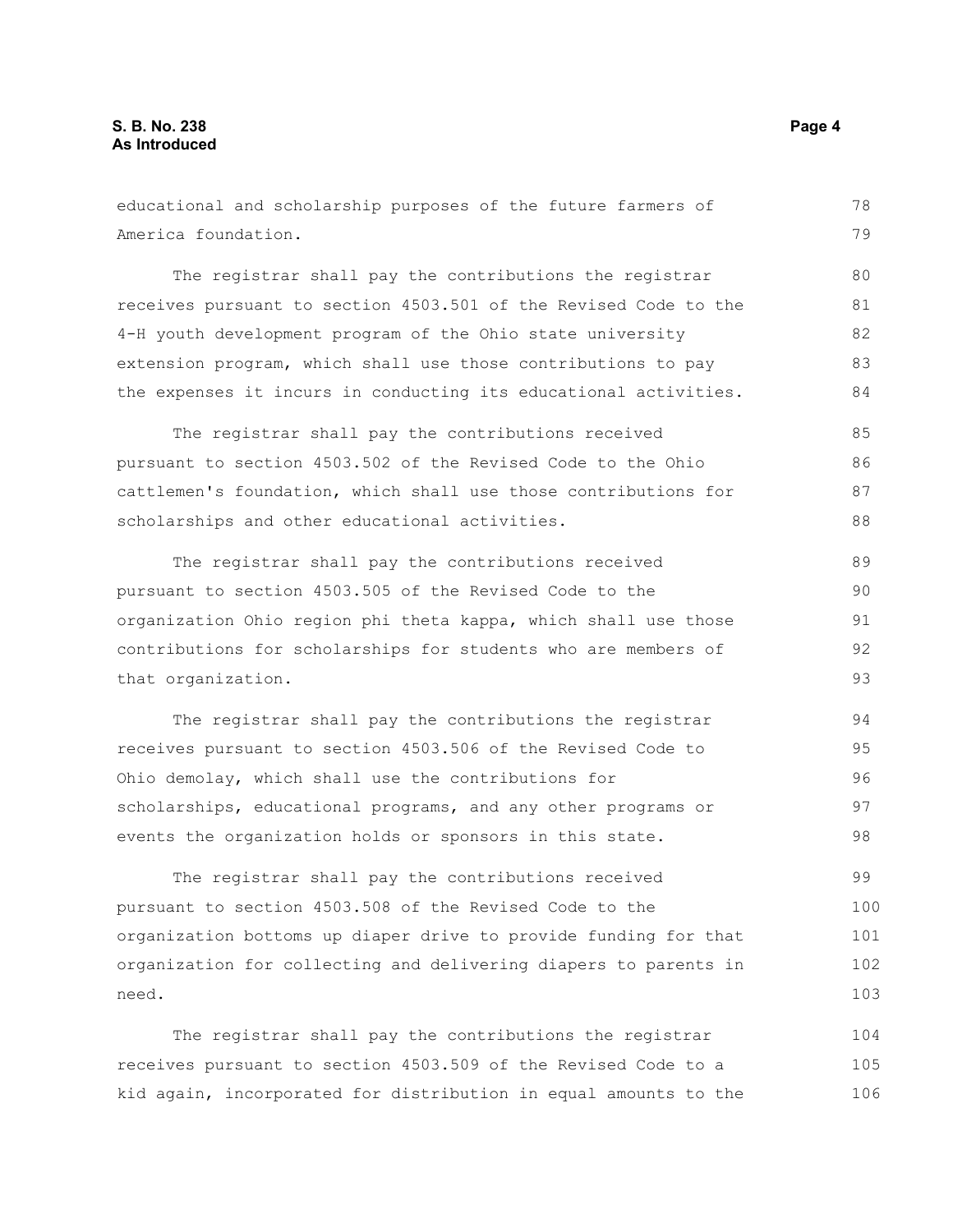Ohio chapters of a kid again.

The registrar shall pay each contribution the registrar receives pursuant to section 4503.51 of the Revised Code to the university or college whose name or marking or design appears on collegiate license plates that are issued to a person under that section. A university or college that receives contributions from the fund shall deposit the contributions into its general scholarship fund. 108 109 110 111 112 113 114

The registrar shall pay the contributions the registrar receives pursuant to section 4503.514 of the Revised Code to the university of Notre Dame in South Bend, Indiana, for purposes of awarding grants or scholarships to residents of Ohio who attend the university. The university shall not use any of the funds it receives for purposes of administering the scholarship program. The registrar shall enter into appropriate agreements with the university of Notre Dame to effectuate the distribution of such funds as provided in this section.

The registrar shall pay the contributions the registrar receives pursuant to section 4503.521 of the Revised Code to the Ohio bicycle federation to assist that organization in paying for the educational programs it sponsors in support of Ohio cyclists of all ages. 124 125 126

The registrar shall pay the contributions the registrar receives pursuant to section 4503.522 of the Revised Code to the "friends of Perry's victory and international peace memorial, incorporated," a nonprofit corporation organized under the laws of this state, to assist that organization in paying the expenses it incurs in sponsoring or holding charitable, educational, and cultural events at the monument. 129 130 131 132 133 134 135

107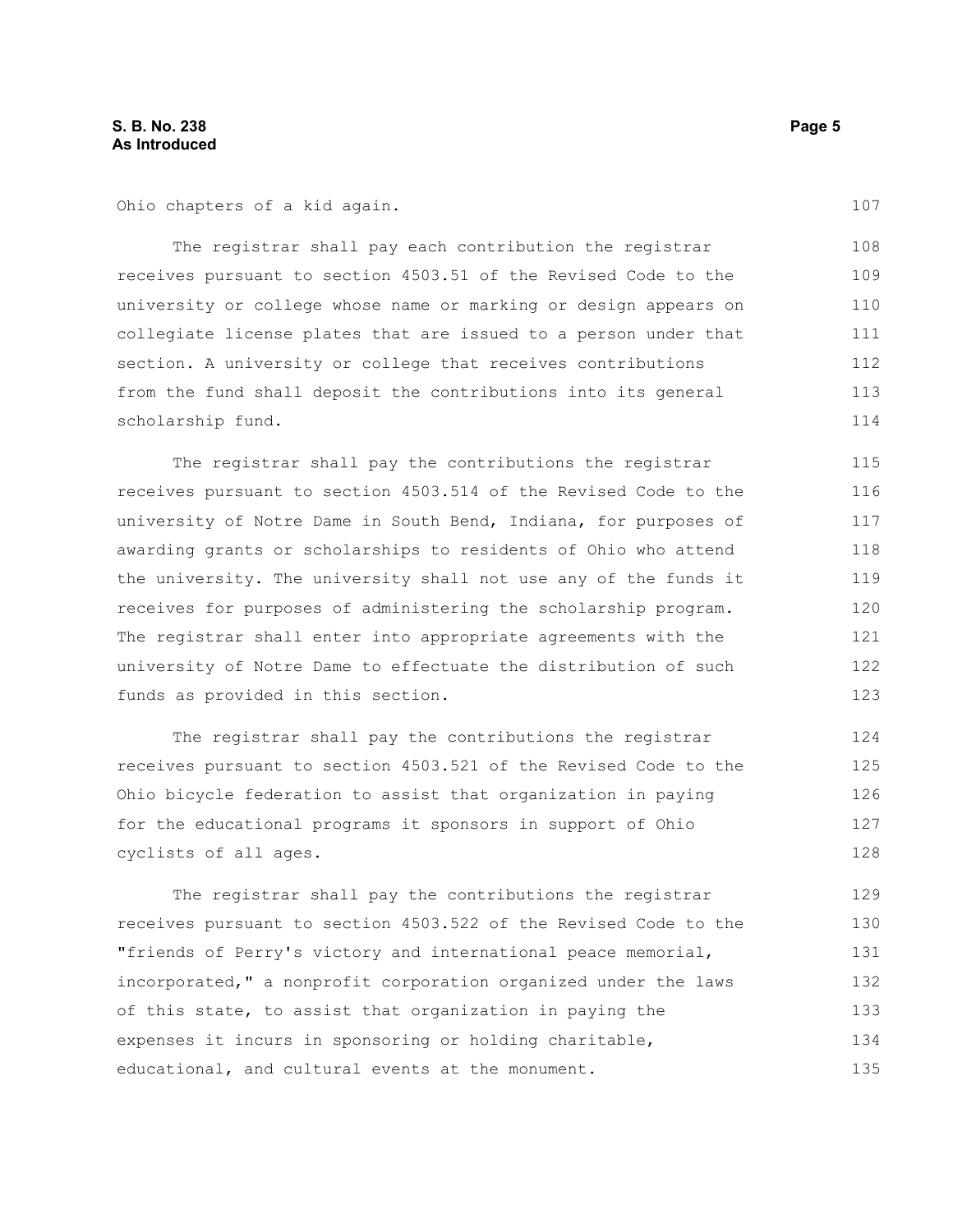#### **S. B. No. 238** Page 6 **As Introduced**

The registrar shall pay the contributions the registrar receives pursuant to section 4503.523 of the Revised Code to the fairport lights foundation, which shall use the money to pay for the restoration, maintenance, and preservation of the lighthouses of fairport harbor. 136 137 138 139 140

The registrar shall pay the contributions the registrar receives pursuant to section 4503.524 of the Revised Code to the Massillon tiger football booster club, which shall use the contributions only to promote and support the football team of Washington high school of the Massillon city school district.

The registrar shall pay the contributions the registrar receives pursuant to section 4503.525 of the Revised Code to the United States power squadron district seven which shall annually distribute the contributions in equal amounts to all United States power squadrons located in the state. Each power squadron district shall use the money it receives under this section to pay for the educational boating programs each district holds or sponsors within this state. 146 147 148 149 150 151 152 153

The registrar shall pay the contributions the registrar receives pursuant to section 4503.526 of the Revised Code to the Ohio district Kiwanis foundation of the Ohio district of Kiwanis international, which shall use the money it receives under this section to pay the costs of its educational and humanitarian activities. 154 155 156 157 158 159

The registrar shall pay the contributions the registrar receives pursuant to section 4503.528 of the Revised Code to the Ohio children's alliance, which shall use the money it receives under this section to pay the expenses it incurs in advancing its mission of sustainably improving the provision of services to children, young adults, and families in this state. 160 161 162 163 164 165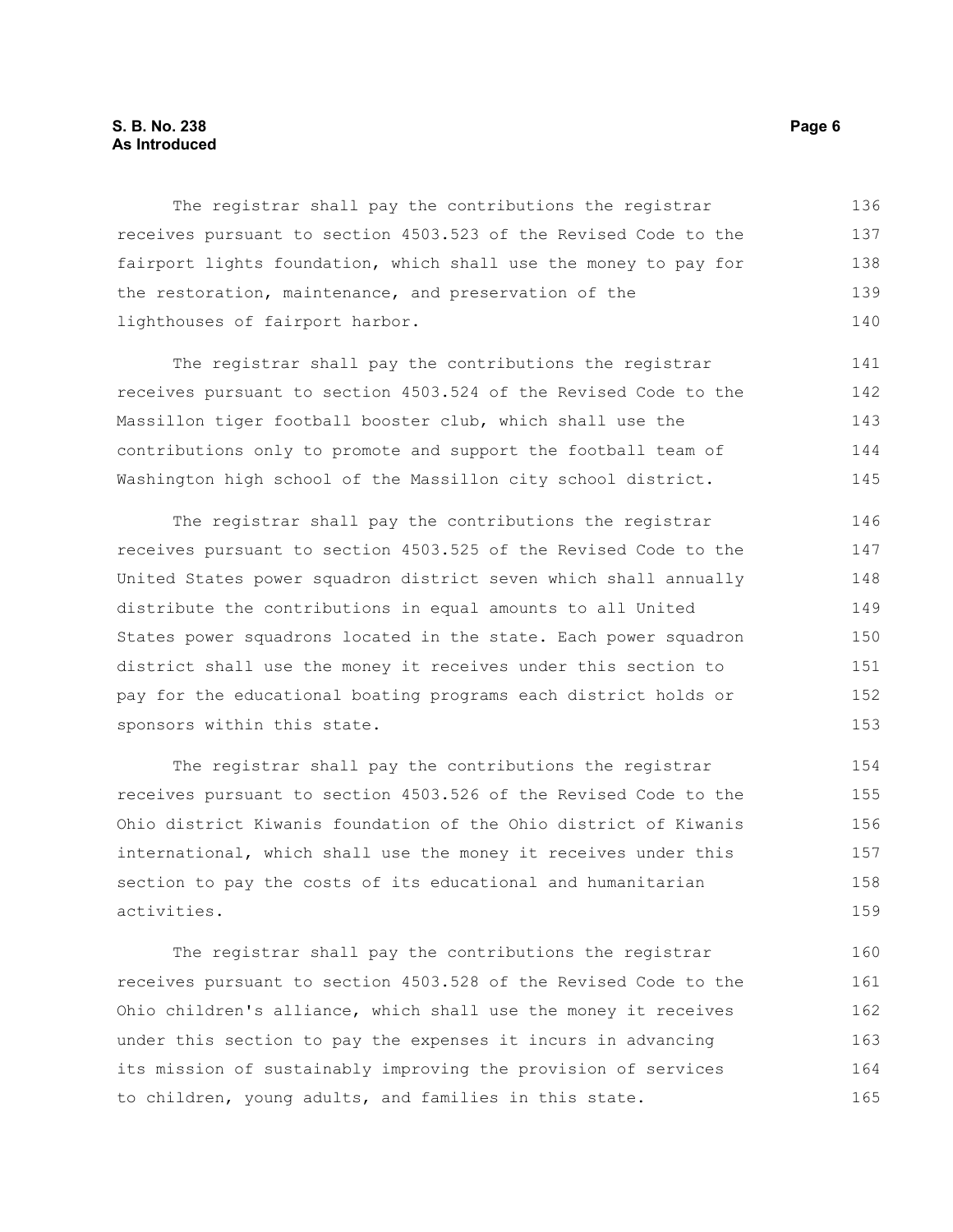#### **S. B. No. 238** Page 7 **As Introduced**

The registrar shall pay the contributions the registrar receives pursuant to section 4503.529 of the Revised Code to the Ohio nurses foundation. The foundation shall use the money it receives under this section to provide educational scholarships to assist individuals who aspire to join the nursing profession, to assist nurses in the nursing profession who seek to advance their education, and to support persons conducting nursing research concerning the evidence-based practice of nursing and the improvement of patient outcomes. 166 167 168 169 170 171 172 173 174

The registrar shall pay the contributions the registrar receives pursuant to section 4503.531 of the Revised Code to the thank you foundation, incorporated, a nonprofit corporation organized under the laws of this state, to assist that organization in paying for the charitable activities and programs it sponsors in support of United States military personnel, veterans, and their families. 175 176 177 178 179 180 181

The registrar shall pay the contributions the registrar receives pursuant to section 4503.534 of the Revised Code to the disabled American veterans department of Ohio, to be used for programs that serve disabled American veterans and their families. 182 183 184 185 186

The registrar shall pay the contributions the registrar receives pursuant to section 4503.55 of the Revised Code to the pro football hall of fame, which shall deposit the contributions into a special bank account that it establishes and which shall be separate and distinct from any other account the pro football hall of fame maintains, to be used exclusively for the purpose of promoting the pro football hall of fame as a travel destination. 187 188 189 190 191 192 193 194

The registrar shall pay the contributions that are paid to 195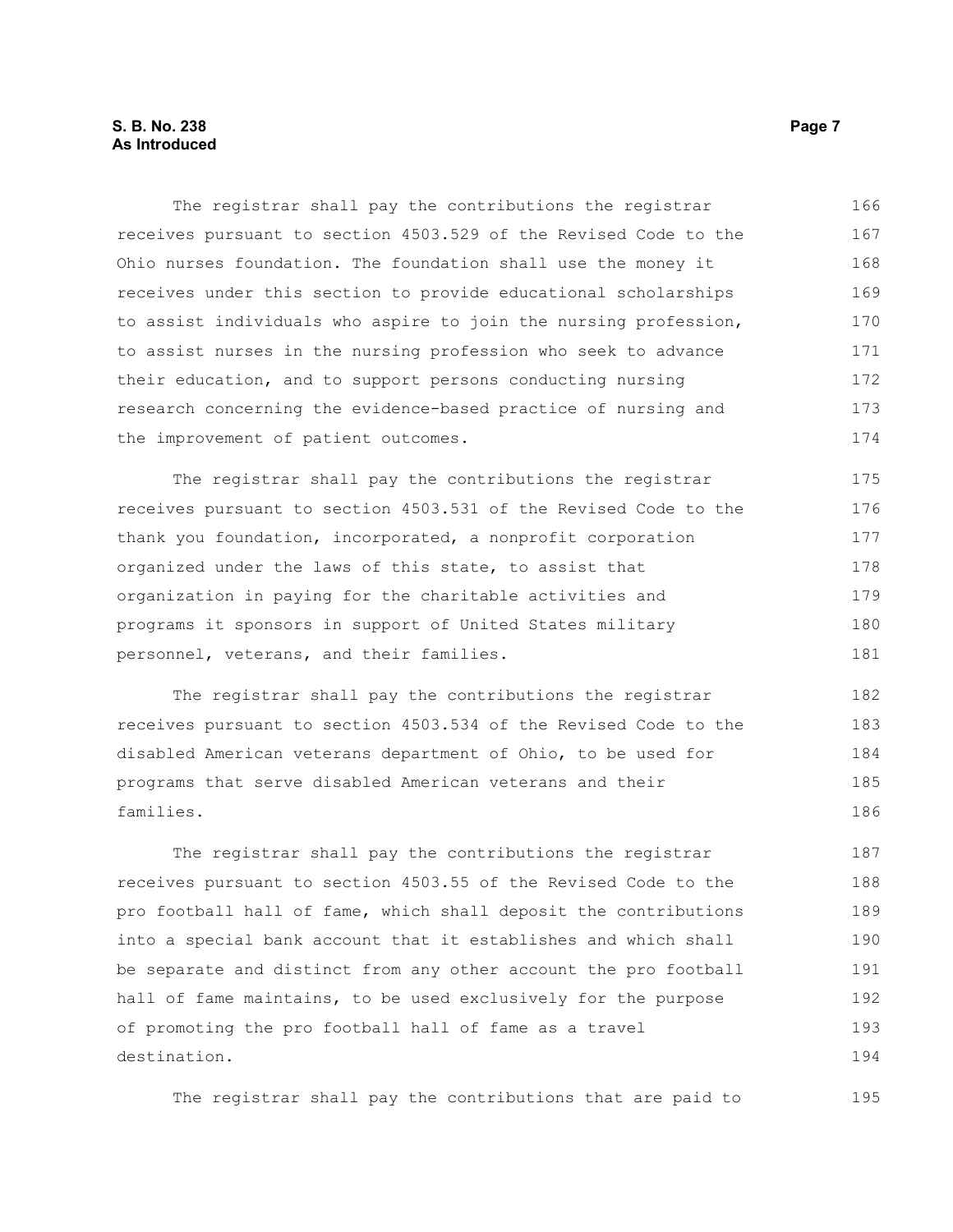#### **S. B. No. 238** Page 8 **As Introduced**

the registrar pursuant to section 4503.545 of the Revised Code to the national rifle association foundation, which shall use the money to pay the costs of the educational activities and programs the foundation holds or sponsors in this state. 196 197 198 199

The registrar shall pay to the Ohio pet fund the contributions the registrar receives pursuant to section 4503.551 of the Revised Code and any other money from any other source, including donations, gifts, and grants, that is designated by the source to be paid to the Ohio pet fund. The Ohio pet fund shall use the moneys it receives under this section to support programs for the sterilization of dogs and cats and for educational programs concerning the proper veterinary care of those animals, and for expenses of the Ohio pet fund that are reasonably necessary for it to obtain and maintain its tax-exempt status and to perform its duties. 200 201 202 203 204 205 206 207 208 209 210

The registrar shall pay the contributions the registrar receives pursuant to section 4503.552 of the Revised Code to the rock and roll hall of fame and museum, incorporated.

The registrar shall pay the contributions the registrar receives pursuant to section 4503.553 of the Revised Code to the Ohio coalition for animals, incorporated, a nonprofit corporation. Except as provided in division (B) of this section, the coalition shall distribute the money to its members, and the members shall use the money only to pay for educational, charitable, and other programs of each coalition member that provide care for unwanted, abused, and neglected horses. The Ohio coalition for animals may use a portion of the money to pay for reasonable marketing costs incurred in the design and promotion of the license plate and for administrative costs incurred in the disbursement and management of funds received 214 215 216 217 218 219 220 221 222 223 224 225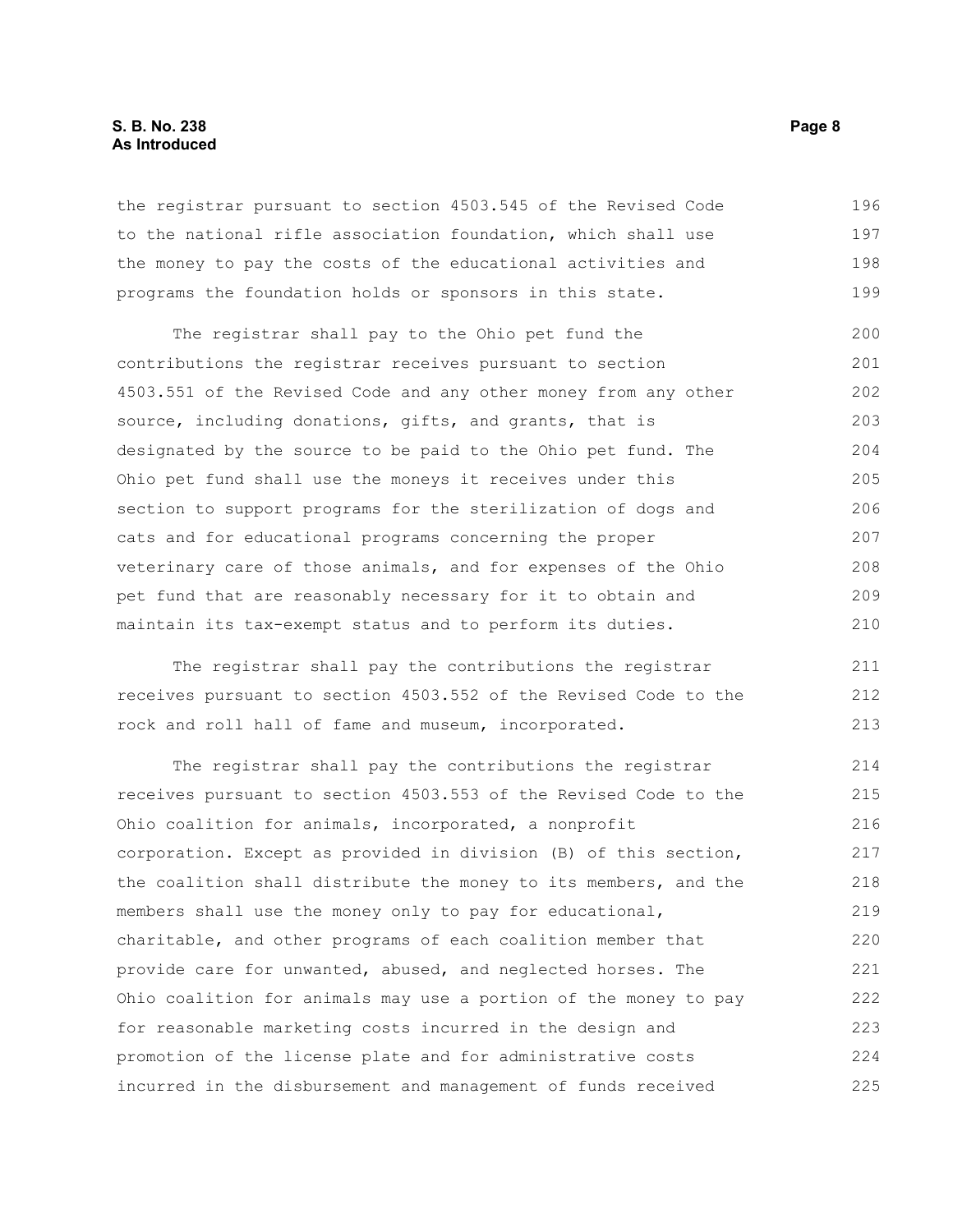under this section.

The registrar shall pay the contributions the registrar receives pursuant to section 4503.554 of the Revised Code to the Ohio state council of the knights of Columbus, which shall use the contributions to pay for its charitable activities and programs.

The registrar shall pay the contributions the registrar receives pursuant to section 4503.555 of the Revised Code to the western reserve historical society, which shall use the contributions to fund the Crawford auto aviation museum. 232 233 234 235

The registrar shall pay the contributions the registrar receives pursuant to section 4503.556 of the Revised Code to the Erica J. Holloman foundation, inc., for the awareness of triple negative breast cancer. The foundation shall use the contributions for charitable and educational purposes. 236 237 238 239 240

The registrar shall pay each contribution the registrar receives pursuant to section 4503.557 of the Revised Code to the central Ohio chapter of the Ronald McDonald house charities, which shall distribute the contribution to the chapter of the Ronald McDonald house charities in whose geographic territory the person who paid the contribution resides. 241 242 243 244 245 246

The registrar shall pay the contributions the registrar receives pursuant to section 4503.561 of the Revised Code to the state of Ohio chapter of ducks unlimited, inc., which shall deposit the contributions into a special bank account that it establishes. The special bank account shall be separate and distinct from any other account the state of Ohio chapter of ducks unlimited, inc., maintains and shall be used exclusively for the purpose of protecting, enhancing, restoring, and 247 248 249 250 251 252 253 254

226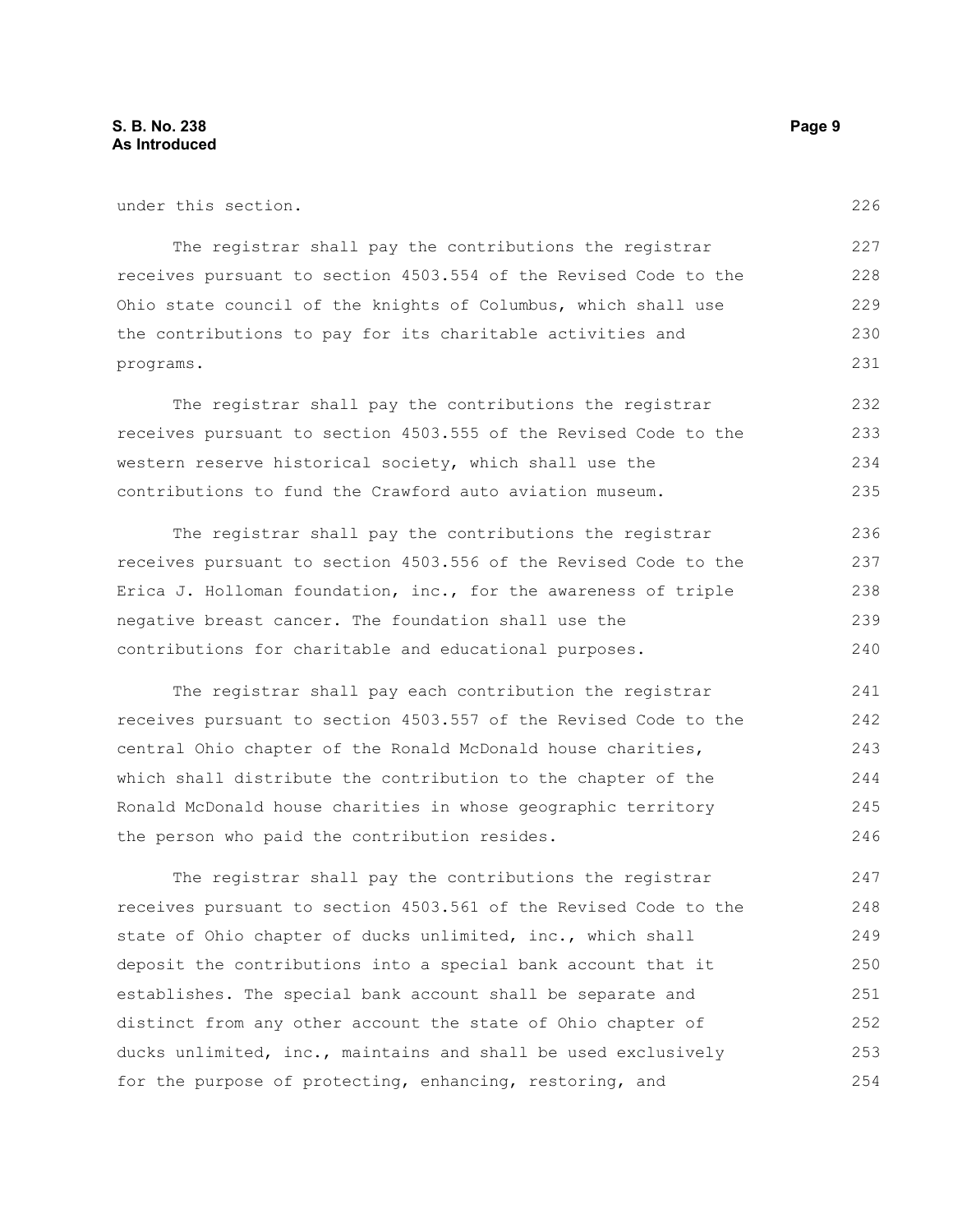managing wetlands and conserving wildlife habitat. The state of Ohio chapter of ducks unlimited, inc., annually shall notify the registrar in writing of the name, address, and account to which such payments are to be made. 255 256 257 258

The registrar shall pay the contributions the registrar receives pursuant to section 4503.562 of the Revised Code to the Mahoning river consortium, which shall use the money to pay the expenses it incurs in restoring and maintaining the Mahoning river watershed.

The registrar shall pay the contributions the registrar receives pursuant to section 4503.564 of the Revised Code to the Glen Helen association to pay expenses related to the Glen Helen nature preserve.

The registrar shall pay the contributions the registrar receives pursuant to section 4503.565 of the Revised Code to the conservancy for Cuyahoga valley national park, which shall use the money in support of the park.

The registrar shall pay the contributions the registrar receives pursuant to section 4503.566 of the Revised Code to the Ottawa national wildlife refuge, which shall use the contributions for wildlife preservation purposes. 272 273 274 275

The registrar shall pay the contributions the registrar receives pursuant to section 4503.567 of the Revised Code to the girls on the run of Franklin county, inc., which shall use the contributions to support the activities of the organization. 276 277 278 279

The registrar shall pay the contributions the registrar receives pursuant to section 4503.569 of the Revised Code to the Ohio bird sanctuary, located in Mansfield, Ohio, which shall use the contributions for purposes of its operations, bird care and 280 281 282 283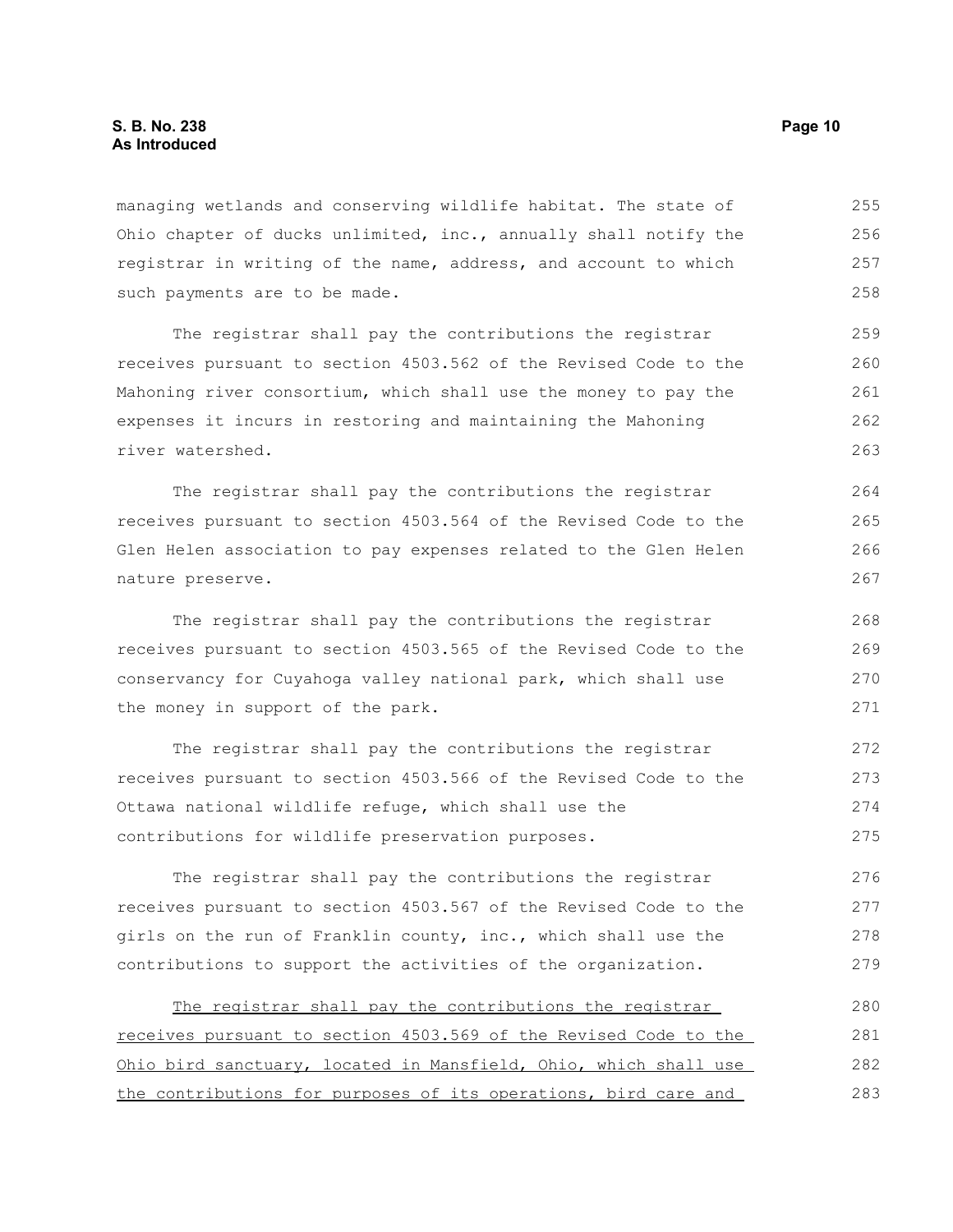| rehabilitation, and educational programs.                        |
|------------------------------------------------------------------|
| The registrar shall pay the contributions the registrar          |
| receives pursuant to section 4503.576 of the Revised Code to the |
| Ohio state beekeepers association, which shall use those         |
| contributions to promote beekeeping, provide educational         |
| information about beekeeping, and to support other state and     |
| local beekeeping programs.                                       |
| The registrar shall pay the contributions the registrar          |
| receives pursuant to section 4503.577 of the Revised Code to the |

national aviation hall of fame, which shall use the contributions to fulfill its mission of honoring aerospace legends to inspire future leaders. 292 293 294 295

The registrar shall pay the contributions the registrar receives pursuant to section 4503.579 of the Revised Code to the national council of negro women, incorporated, which shall use the contributions for educational purposes. 296 297 298 299

The registrar shall pay the contributions the registrar receives pursuant to section 4503.581 of the Revised Code to the Ohio sons of the American legion, which shall use the contributions to support the activities of the organization. 300 301 302 303

The registrar shall pay to a sports commission created pursuant to section 4503.591 of the Revised Code each contribution the registrar receives under that section that an applicant pays to obtain license plates that bear the logo of a professional sports team located in the county of that sports commission and that is participating in the license plate program pursuant to division (E) of that section, irrespective of the county of residence of an applicant. 304 305 306 307 308 309 310 311

The registrar shall pay to a community charity each 312

284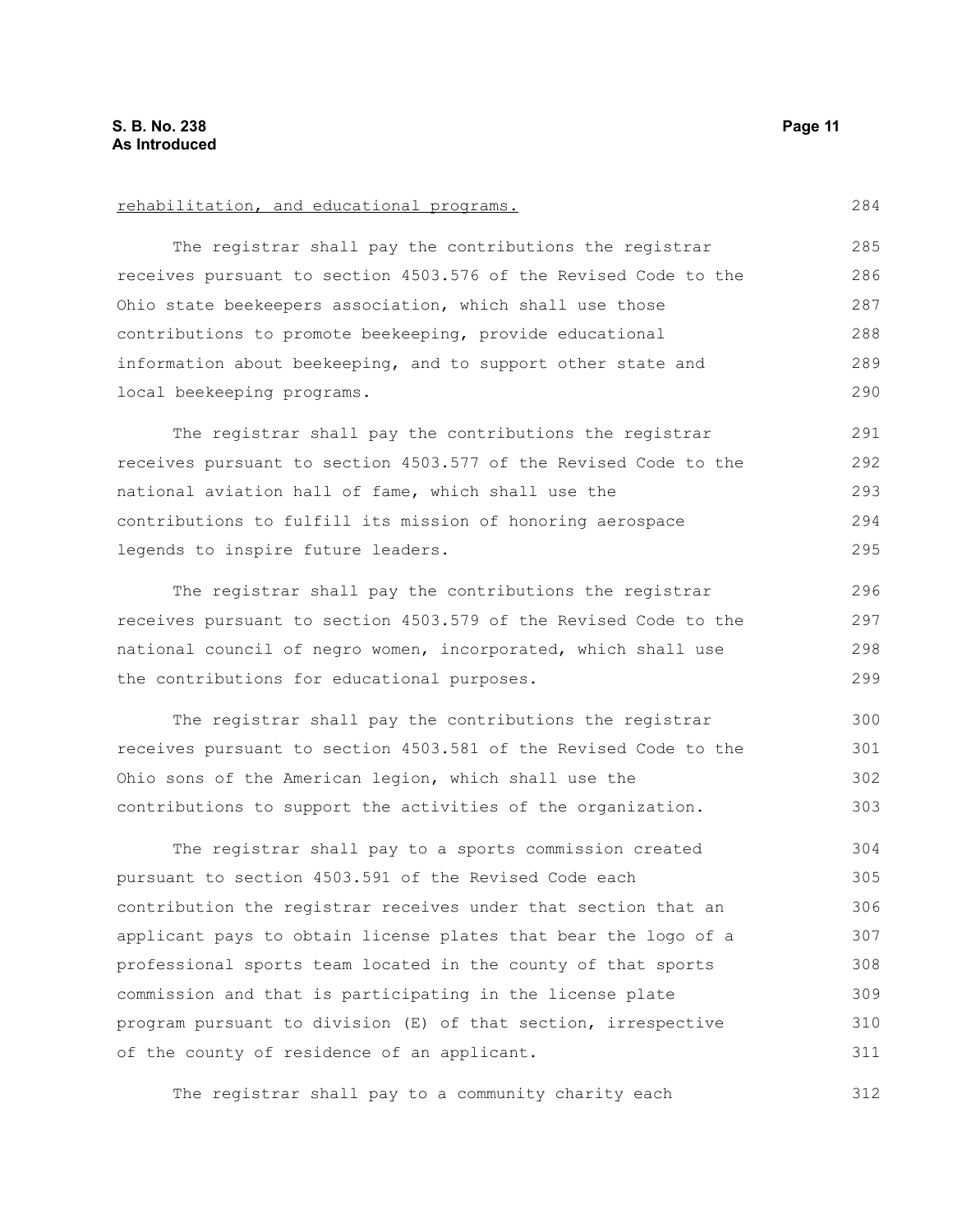#### **S. B. No. 238 Page 12 As Introduced**

contribution the registrar receives under section 4503.591 of the Revised Code that an applicant pays to obtain license plates that bear the logo of a professional sports team that is participating in the license plate program pursuant to division (G) of that section. 313 314 315 316 317

The registrar shall pay the contributions the registrar receives pursuant to section 4503.592 of the Revised Code to pollinator partnership's monarch wings across Ohio program, which shall use the contributions for the protection and preservation of the monarch butterfly and pollinator corridor in Ohio and for educational programs. 318 319 320 321 322 323

The registrar shall pay the contributions the registrar receives pursuant to section 4503.594 of the Revised Code to pelotonia, which shall use the contributions for the purpose of supporting cancer research.

The registrar shall pay the contributions the registrar receives pursuant to section 4503.595 of the Revised Code to the Stan Hywet hall and gardens.

The registrar shall pay the contributions the registrar receives pursuant to section 4503.596 of the Revised Code to the Cuyahoga valley scenic railroad.

The registrar shall pay the contributions the registrar receives pursuant to section 4503.67 of the Revised Code to the Dan Beard council of the boy scouts of America. The council shall distribute all contributions in an equitable manner throughout the state to regional councils of the boy scouts. 334 335 336 337 338

The registrar shall pay the contributions the registrar receives pursuant to section 4503.68 of the Revised Code to the girl scouts of Ohio's heartland. The girl scouts of Ohio's 339 340 341

328 329 330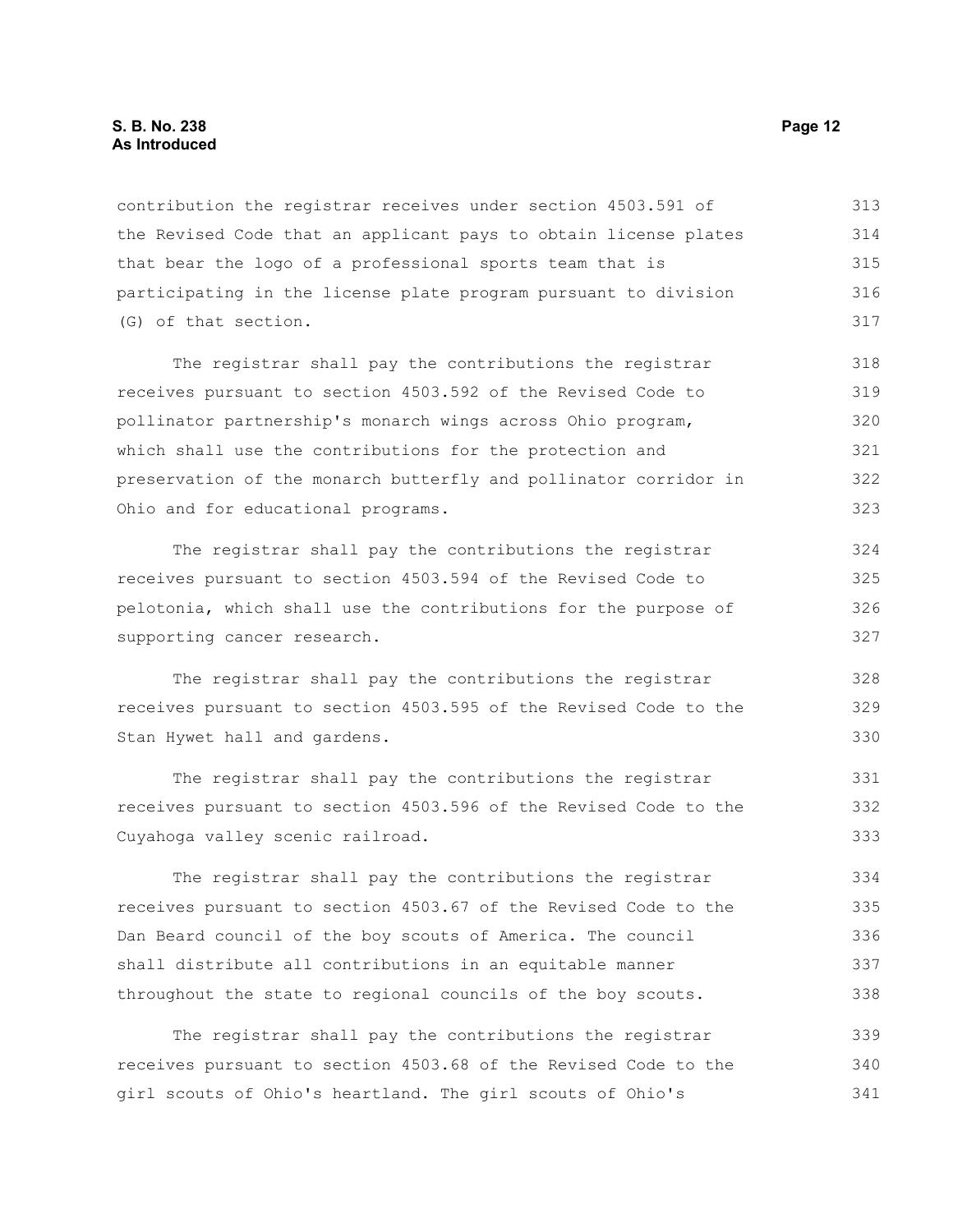heartland shall distribute all contributions in an equitable manner throughout the state to regional councils of the girl scouts. 342 343 344

The registrar shall pay the contributions the registrar receives pursuant to section 4503.69 of the Revised Code to the Dan Beard council of the boy scouts of America. The council shall distribute all contributions in an equitable manner throughout the state to regional councils of the boy scouts. 345 346 347 348 349

The registrar shall pay the contributions the registrar receives pursuant to section 4503.70 of the Revised Code to the charitable foundation of the grand lodge of Ohio, f. & a. m., which shall use the contributions for scholarship purposes. 350 351 352 353

The registrar shall pay the contributions the registrar receives pursuant to section 4503.701 of the Revised Code to the Prince Hall grand lodge of free and accepted masons of Ohio, which shall use the contributions for scholarship purposes. 354 355 356 357

The registrar shall pay the contributions the registrar receives pursuant to section 4503.702 of the Revised Code to the Ohio Association of the Improved Benevolent and Protective Order of the Elks of the World, which shall use the funds for charitable purposes. 358 359 360 361 362

The registrar shall pay the contributions the registrar receives pursuant to section 4503.71 of the Revised Code to the fraternal order of police of Ohio, incorporated, which shall deposit the fees into its general account to be used for purposes of the fraternal order of police of Ohio, incorporated. 363 364 365 366 367

The registrar shall pay the contributions the registrar receives pursuant to section 4503.711 of the Revised Code to the fraternal order of police of Ohio, incorporated, which shall 368 369 370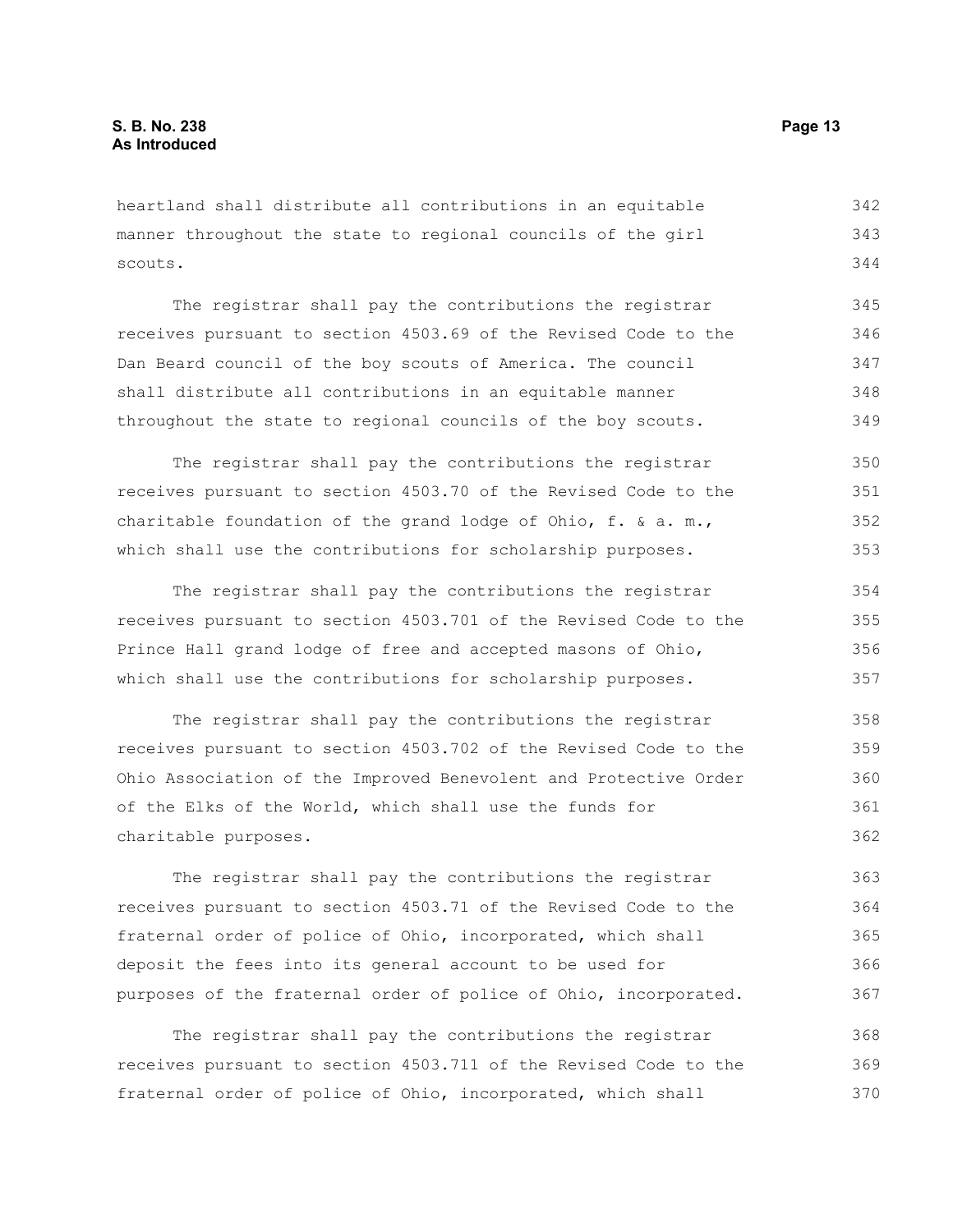#### **S. B. No. 238 Page 14 As Introduced**

deposit the contributions into an account that it creates to be used for the purpose of advancing and protecting the law enforcement profession, promoting improved law enforcement methods, and teaching respect for law and order. 371 372 373 374

The registrar shall pay the contributions received pursuant to section 4503.712 of the Revised Code to Ohio concerns of police survivors, which shall use those contributions to provide whatever assistance may be appropriate to the families of Ohio law enforcement officers who are killed in the line of duty. 375 376 377 378 379 380

The registrar shall pay the contributions received pursuant to section 4503.713 of the Revised Code to the greater Cleveland peace officers memorial society, which shall use those contributions to honor law enforcement officers who have died in the line of duty and support its charitable purposes. 381 382 383 384 385

The registrar shall pay the contributions received pursuant to section 4503.714 of the Revised Code to the Ohio association of chiefs of police. 386 387 388

The registrar shall pay the contributions the registrar receives pursuant to section 4503.715 of the Revised Code to the fallen linemen organization, which shall use the contributions to recognize and memorialize fallen linemen and support their families. 389 390 391 392 393

The registrar shall pay the contributions the registrar receives pursuant to section 4503.716 of the Revised Code to the fallen timbers battlefield preservation commission, which shall use the contributions to further the mission of the commission. 394 395 396 397

The registrar shall pay the contributions the registrar receives pursuant to section 4503.72 of the Revised Code to the 398 399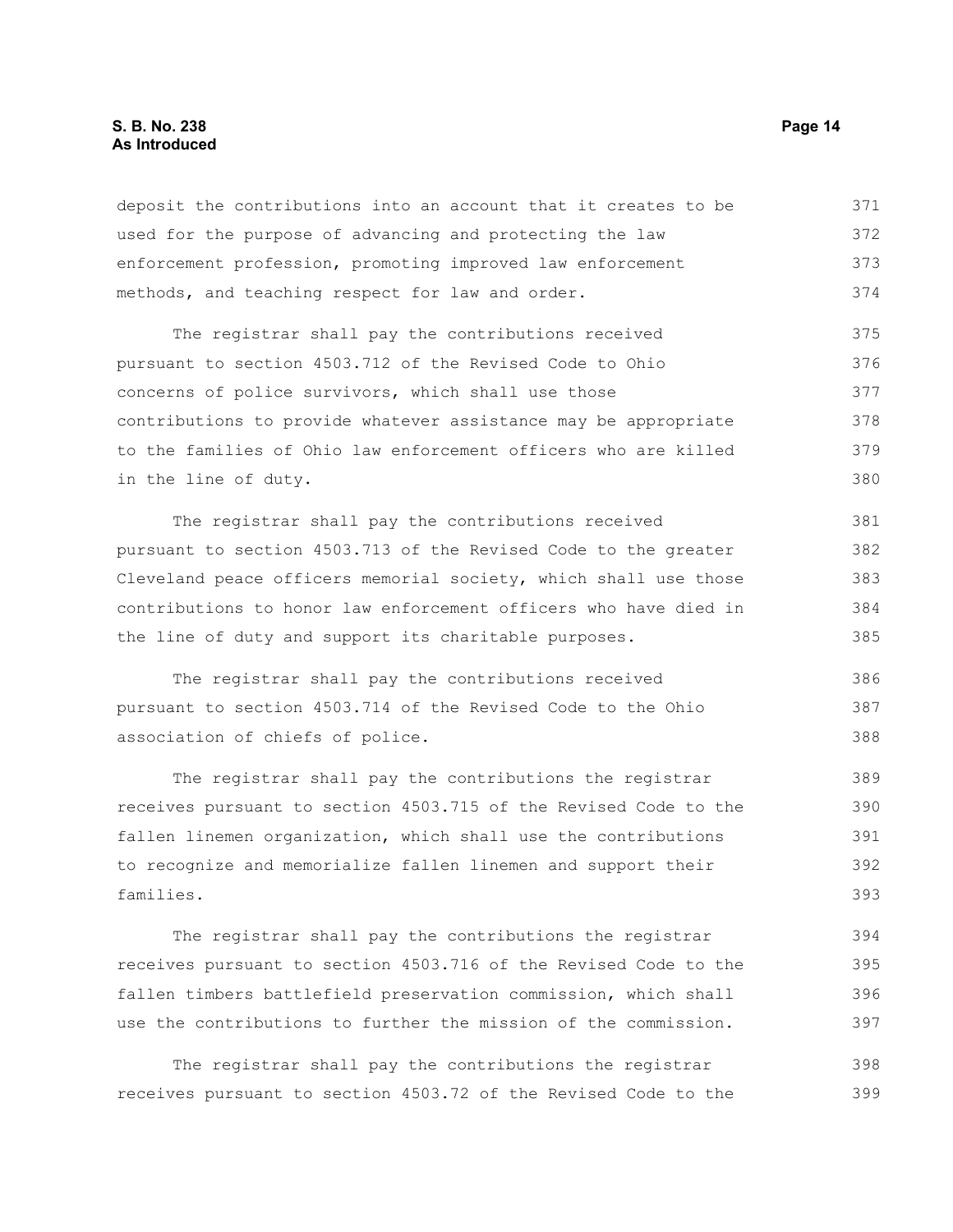organization known on March 31, 2003, as the Ohio CASA/GAL association, a private, nonprofit corporation organized under Chapter 1702. of the Revised Code. The Ohio CASA/GAL association shall use these contributions to pay the expenses it incurs in administering a program to secure the proper representation in the courts of this state of abused, neglected, and dependent children, and for the training and supervision of persons participating in that program. 400 401 402 403 404 405 406 407

The registrar shall pay the contributions the registrar receives pursuant to section 4503.722 of the Revised Code to the Down Syndrome Association of Central Ohio, which shall use the contributions for advocacy purposes throughout the state.

The registrar shall pay the contributions the registrar receives pursuant to section 4503.724 of the Revised Code to the Ohio Chapter of the American Foundation for Suicide Prevention, which shall use the contributions for programs, education, and advocacy purposes throughout the state.

The registrar shall pay the contributions the registrar receives pursuant to section 4503.725 of the Revised Code to the ALS association central & southern Ohio chapter, which shall split the contributions between that chapter and the ALS association northern Ohio chapter in accordance with any agreement between the two associations. The contributions shall be used to discover treatments and a cure for ALS, and to serve, advocate for, and empower people affected by ALS to live their lives to the fullest. 417 418 419 420 421 422 423 424 425

The registrar shall pay the contributions the registrar receives pursuant to section 4503.73 of the Revised Code to Wright B. Flyer, incorporated, which shall deposit the contributions into its general account to be used for purposes 426 427 428 429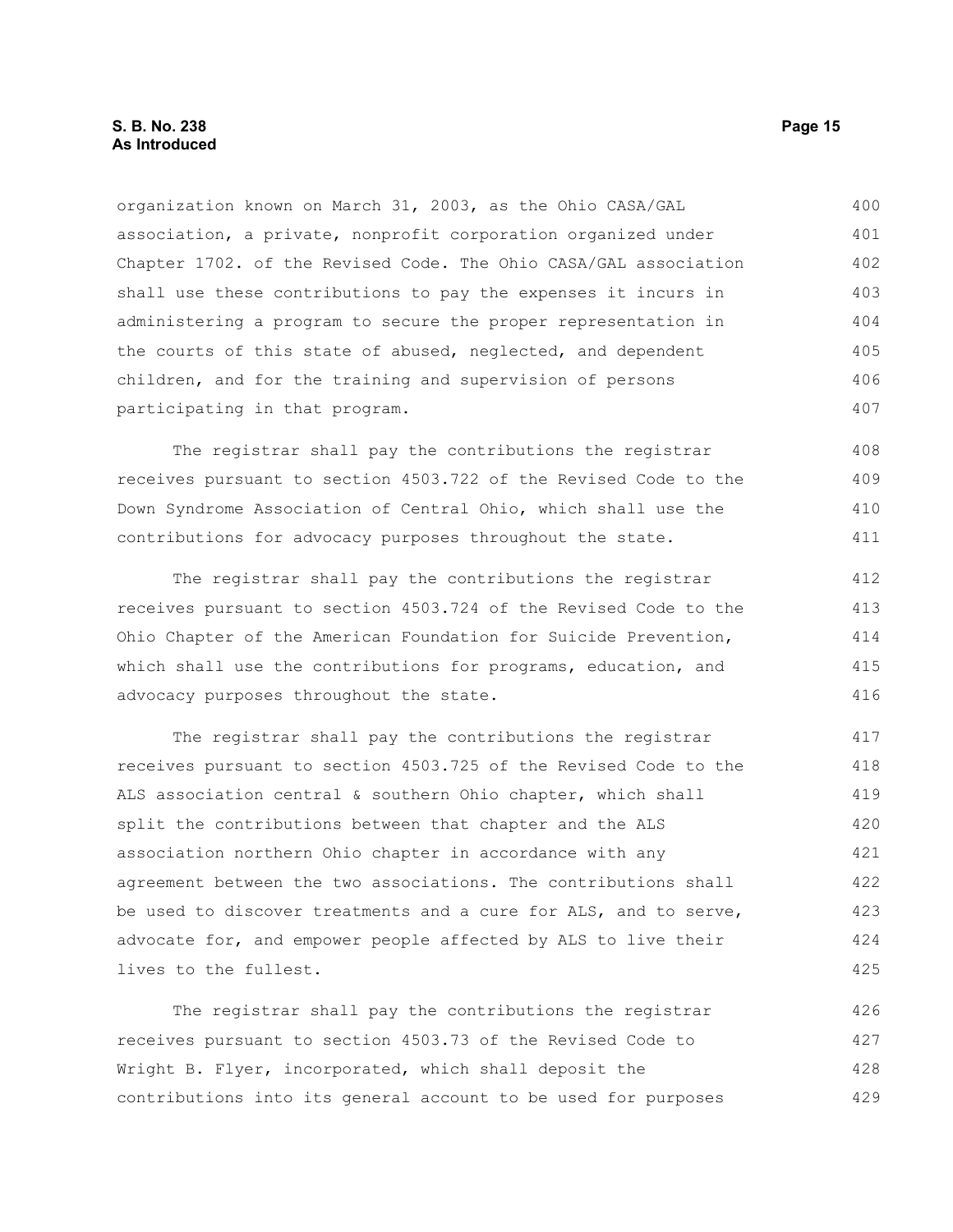of Wright B. Flyer, incorporated.

The registrar shall pay the contributions the registrar receives pursuant to section 4503.732 of the Revised Code to the Siegel Shuster society, a nonprofit organization dedicated to commemorating and celebrating the creation of Superman in Cleveland, Ohio. 431 432 433 434 435

The registrar shall pay the contributions the registrar receives pursuant to section 4503.733 of the Revised Code to the central Ohio chapter of the juvenile diabetes research foundation, which shall distribute the contributions to the chapters of the juvenile diabetes research foundation in whose geographic territory the person who paid the contribution resides. 436 437 438 439 440 441 442

The registrar shall pay the contributions the registrar receives pursuant to section 4503.734 of the Revised Code to the Ohio highway patrol auxiliary foundation, which shall use the contributions to fulfill the foundation's mission of supporting law enforcement education and assistance.

The registrar shall pay the contributions the registrar receives pursuant to section 4503.74 of the Revised Code to the Columbus zoological park association, which shall disburse the moneys to Ohio's major metropolitan zoos, as defined in section 4503.74 of the Revised Code, in accordance with a written agreement entered into by the major metropolitan zoos. 448 449 450 451 452 453

The registrar shall pay the contributions the registrar receives pursuant to section 4503.75 of the Revised Code to the rotary foundation, located on March 31, 2003, in Evanston, Illinois, to be placed in a fund known as the permanent fund and used to endow educational and humanitarian programs of the 454 455 456 457 458

430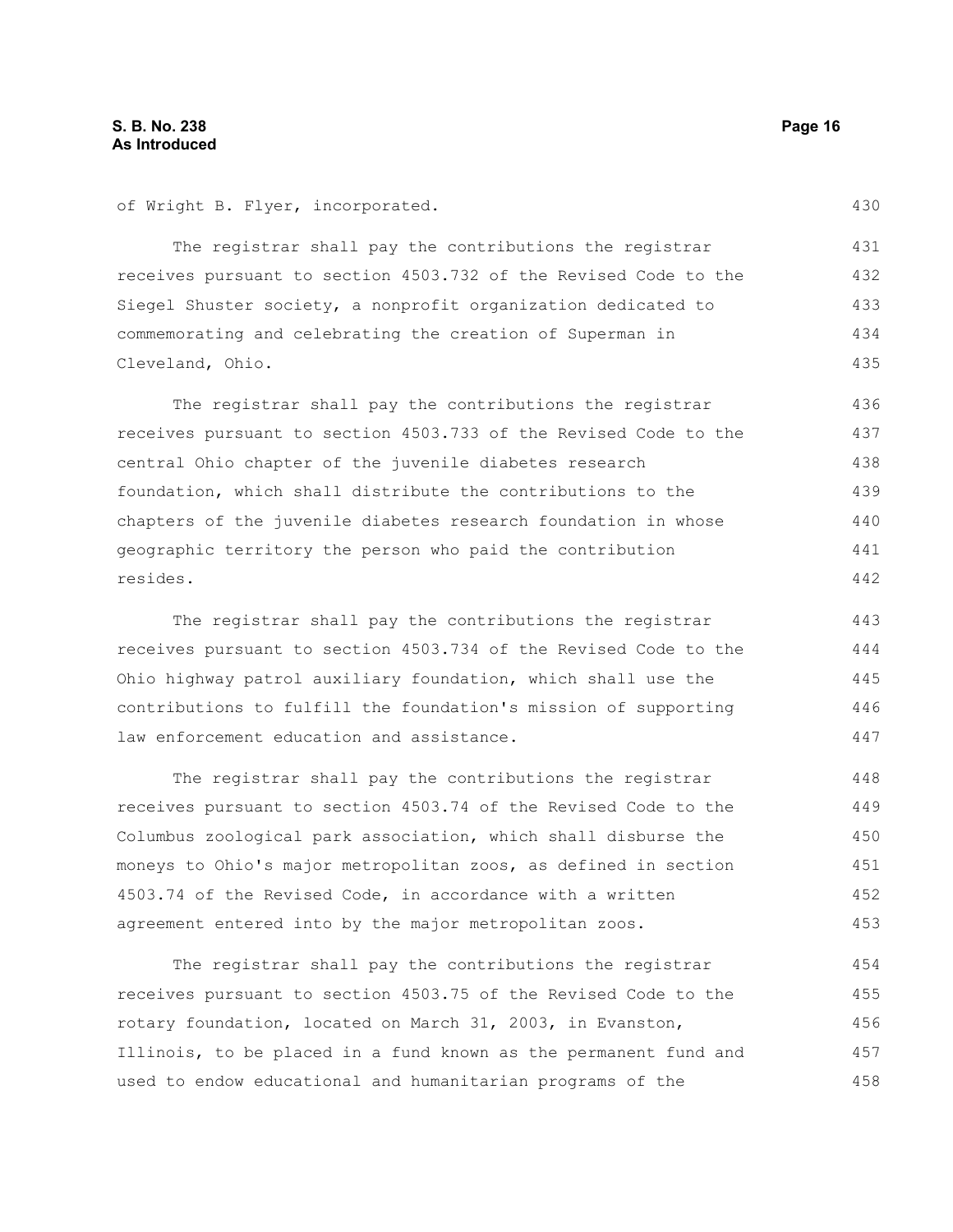rotary foundation.

The registrar shall pay the contributions the registrar receives pursuant to section 4503.751 of the Revised Code to the Ohio association of realtors, which shall deposit the contributions into a property disaster relief fund maintained under the Ohio realtors charitable and education foundation. 460 461 462 463 464

The registrar shall pay the contributions the registrar receives pursuant to section 4503.752 of the Revised Code to buckeye corvettes, incorporated, which shall use the contributions to pay for its charitable activities and programs. 465 466 467 468

The registrar shall pay the contributions the registrar receives pursuant to section 4503.754 of the Revised Code to the municipal corporation of Twinsburg.

The registrar shall pay the contributions the registrar receives pursuant to section 4503.763 of the Revised Code to the Ohio history connection to be used solely to build, support, and maintain the Ohio battleflag collection within the Ohio history connection.

The registrar shall pay the contributions the registrar receives pursuant to section 4503.764 of the Revised Code to the Medina county historical society, which shall use those contributions to distribute between the various historical societies and museums in Medina county. 477 478 479 480 481

The registrar shall pay the contributions the registrar receives pursuant to section 4503.765 of the Revised Code to the Amaranth grand chapter foundation, which shall use the contributions for communal outreach, charitable service, and scholarship purposes. 482 483 484 485 486

The registrar shall pay the contributions the registrar 487

459

469 470 471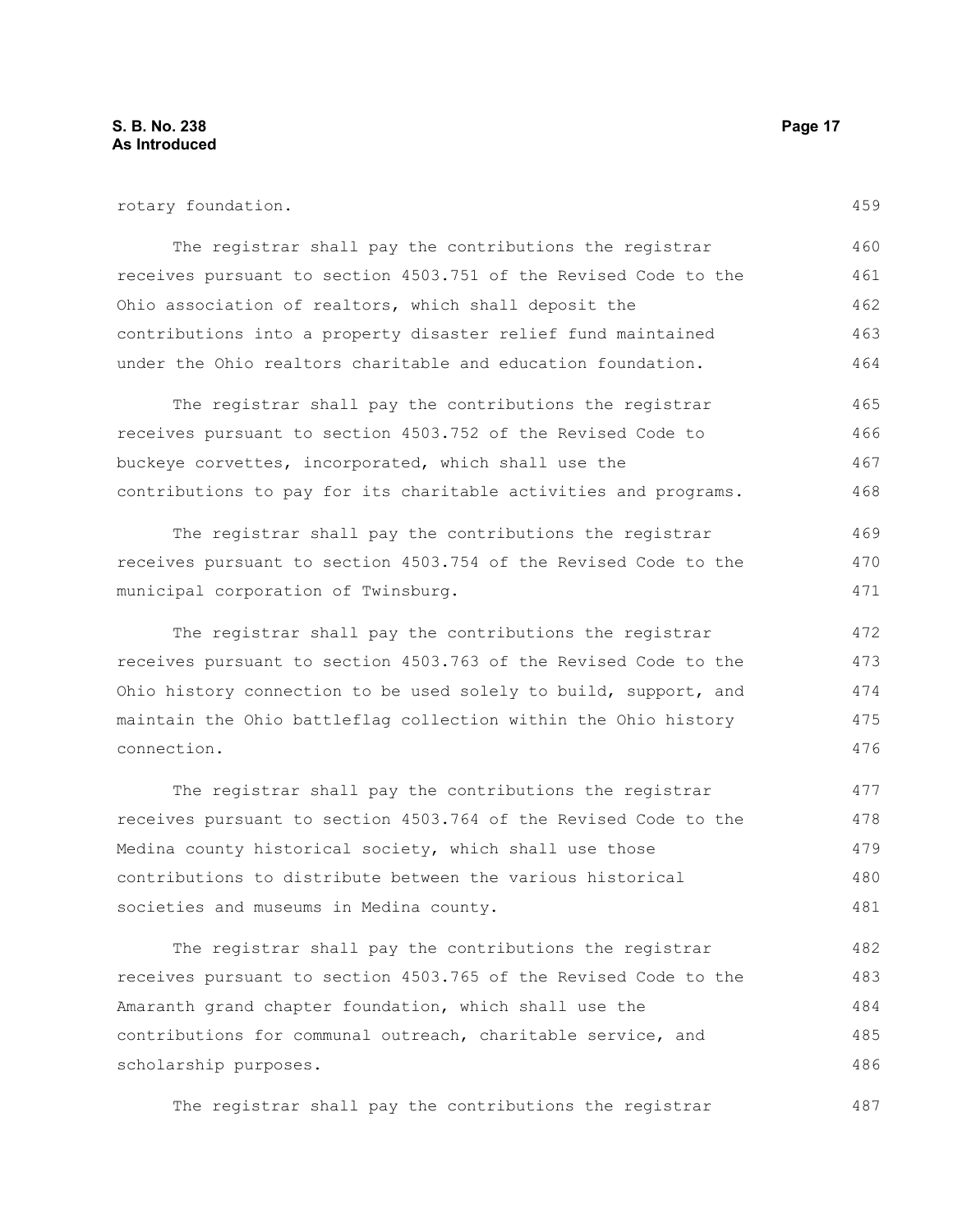#### **S. B. No. 238 Page 18 As Introduced**

receives pursuant to section 4503.767 of the Revised Code to folds of honor of central Ohio, which shall use the contributions to provide scholarships to spouses and children either of disabled veterans or of members of any branch of the armed forces who died during their service. 488 489 490 491 492

The registrar shall pay the contributions the registrar receives pursuant to section 4503.85 of the Revised Code to the Ohio sea grant college program to be used for Lake Erie area research projects.

The registrar shall pay the contributions the registrar receives pursuant to section 4503.86 of the Revised Code to the Ohio Lincoln highway historic byway, which shall use those contributions solely to promote and support the historical preservation and advertisement of the Lincoln highway in this state. 497 498 499 500 501 502

The registrar shall pay the contributions the registrar receives pursuant to section 4503.87 of the Revised Code to the Grove City little league dream field fund, which shall use those contributions solely to build, maintain, and improve youth baseball fields within the municipal corporation of Grove City. 503 504 505 506 507

The registrar shall pay the contributions the registrar receives pursuant to section 4503.871 of the Revised Code to the Solon city school district. The school district shall use the contributions it receives to pay the expenses it incurs in providing services to the school district's students that assist in developing or maintaining the mental and emotional well-being of the students. The services provided may include bereavement counseling, instruction in defensive driving techniques, sensitivity training, and the counseling and education of students regarding bullying, dating violence, drug abuse, 508 509 510 511 512 513 514 515 516 517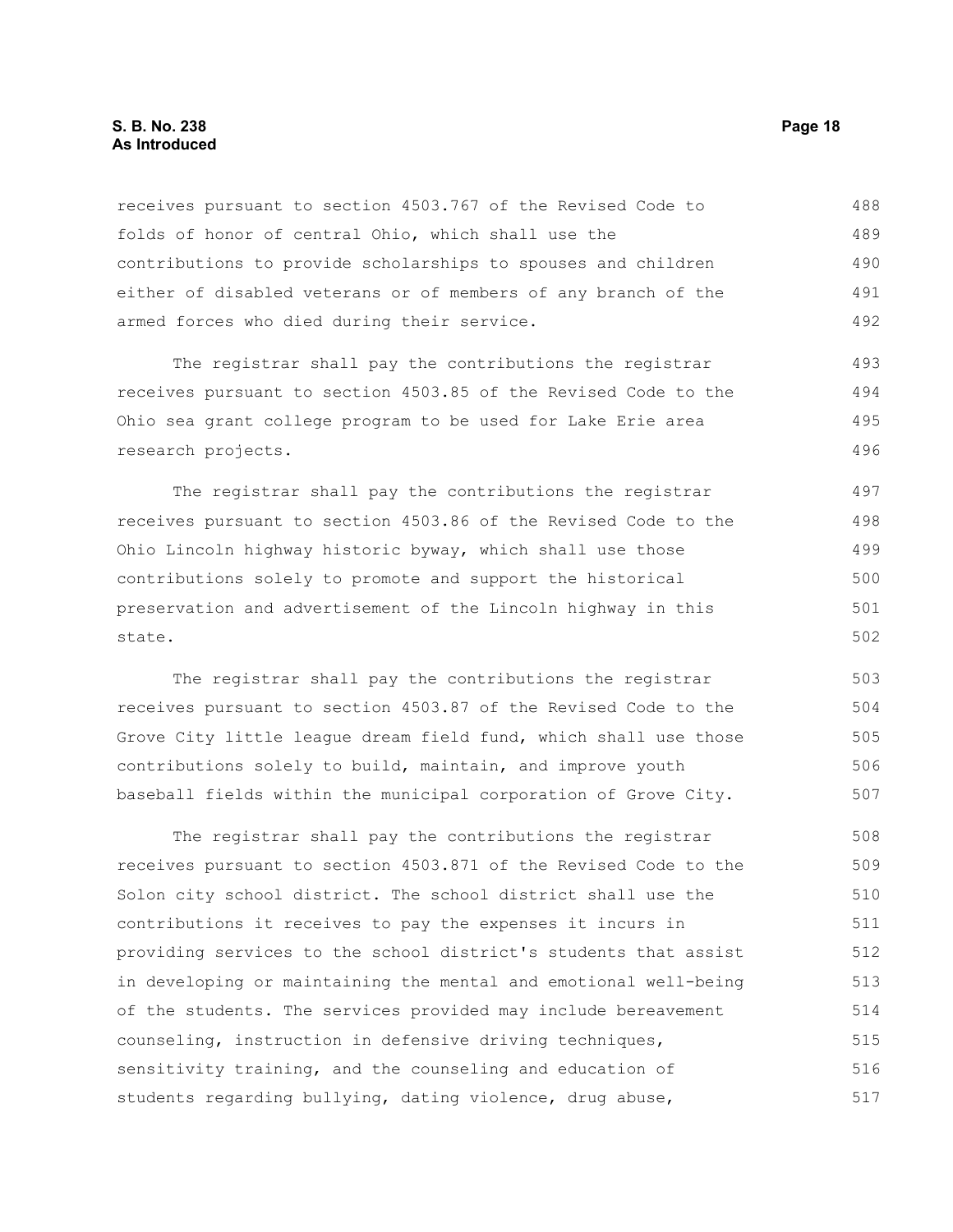#### **S. B. No. 238 Page 19 As Introduced**

suicide prevention, and human trafficking. The school district superintendent or, in the school district superintendent's discretion, the appropriate school principal or appropriate school counselors shall determine any charitable organizations that the school district hires to provide those services. The school district also may use the contributions it receives to pay for members of the faculty of the school district to receive training in providing such services to the students of the school district. The school district shall ensure that any charitable organization that is hired by the district is exempt from federal income taxation under subsection 501(c)(3) of the Internal Revenue Code. The school district shall not use the contributions it receives for any other purpose. 518 519 520 521 522 523 524 525 526 527 528 529 530

The registrar shall pay the contributions the registrar receives pursuant to section 4503.872 of the Revised Code to the Canton city school district. The district may use the contributions for student welfare, but shall not use the contributions for any political purpose or to pay salaries of district employees. 531 532 533 534 535 536

The registrar shall pay the contributions the registrar receives pursuant to section 4503.873 of the Revised Code to Padua Franciscan high school located in the municipal corporation of Parma. The school shall use fifty per cent of the contributions it receives to provide tuition assistance to its students. The school shall use the remaining fifty per cent to pay the expenses it incurs in providing services to the school's students that assist in developing or maintaining the mental and emotional well-being of the students. The services provided may include bereavement counseling, instruction in defensive driving techniques, sensitivity training, and the counseling and education of students regarding bullying, dating violence, drug 537 538 539 540 541 542 543 544 545 546 547 548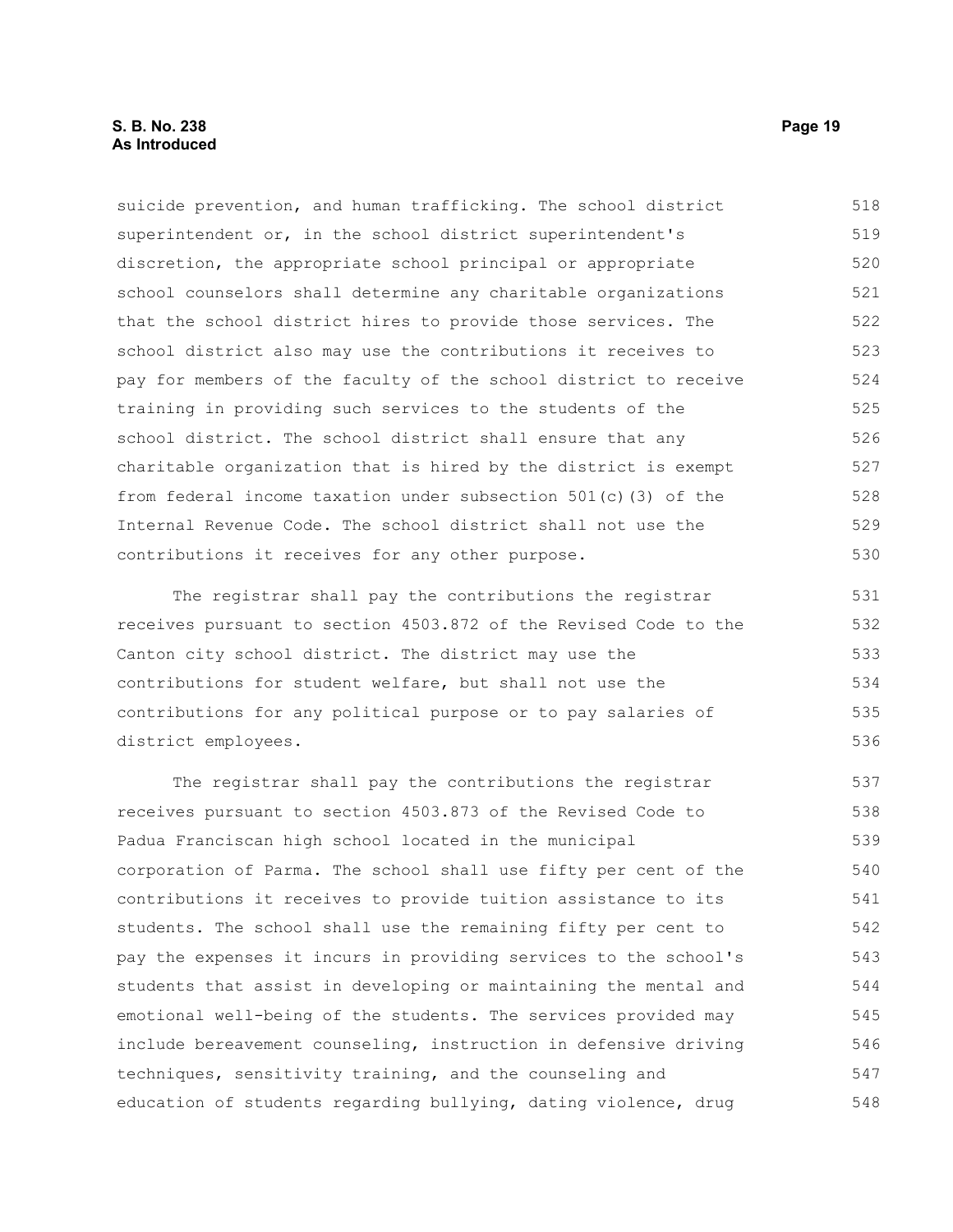#### **S. B. No. 238 Page 20 As Introduced**

abuse, suicide prevention, and human trafficking. As a part of providing such services, the school may pay for members of the faculty of the school to receive training in providing those services. The school principal or, in the school principal's discretion, appropriate school counselors shall determine any charitable organizations that the school hires to provide those services. The school shall ensure that any such charitable organization is exempt from federal income taxation under subsection 501(c)(3) of the Internal Revenue Code. The school shall not use the contributions it receives for any other purpose. 549 550 551 552 553 554 555 556 557 558 559

The registrar shall pay the contributions the registrar receives pursuant to section 4503.874 of the Revised Code to St. Edward high school located in the municipal corporation of Lakewood. The school shall use fifty per cent of the contributions it receives to provide tuition assistance to its students. The school shall use the remaining fifty per cent to pay the expenses it incurs in providing services to the school's students that assist in developing or maintaining the mental and emotional well-being of the students. The services provided may include bereavement counseling, instruction in defensive driving techniques, sensitivity training, and the counseling and education of students regarding bullying, dating violence, drug abuse, suicide prevention, and human trafficking. As a part of providing such services, the school may pay for members of the faculty of the school to receive training in providing those services. The school principal or, in the school principal's discretion, appropriate school counselors shall determine any charitable organizations that the school hires to provide those services. The school shall ensure that any such charitable organization is exempt from federal income taxation under 560 561 562 563 564 565 566 567 568 569 570 571 572 573 574 575 576 577 578 579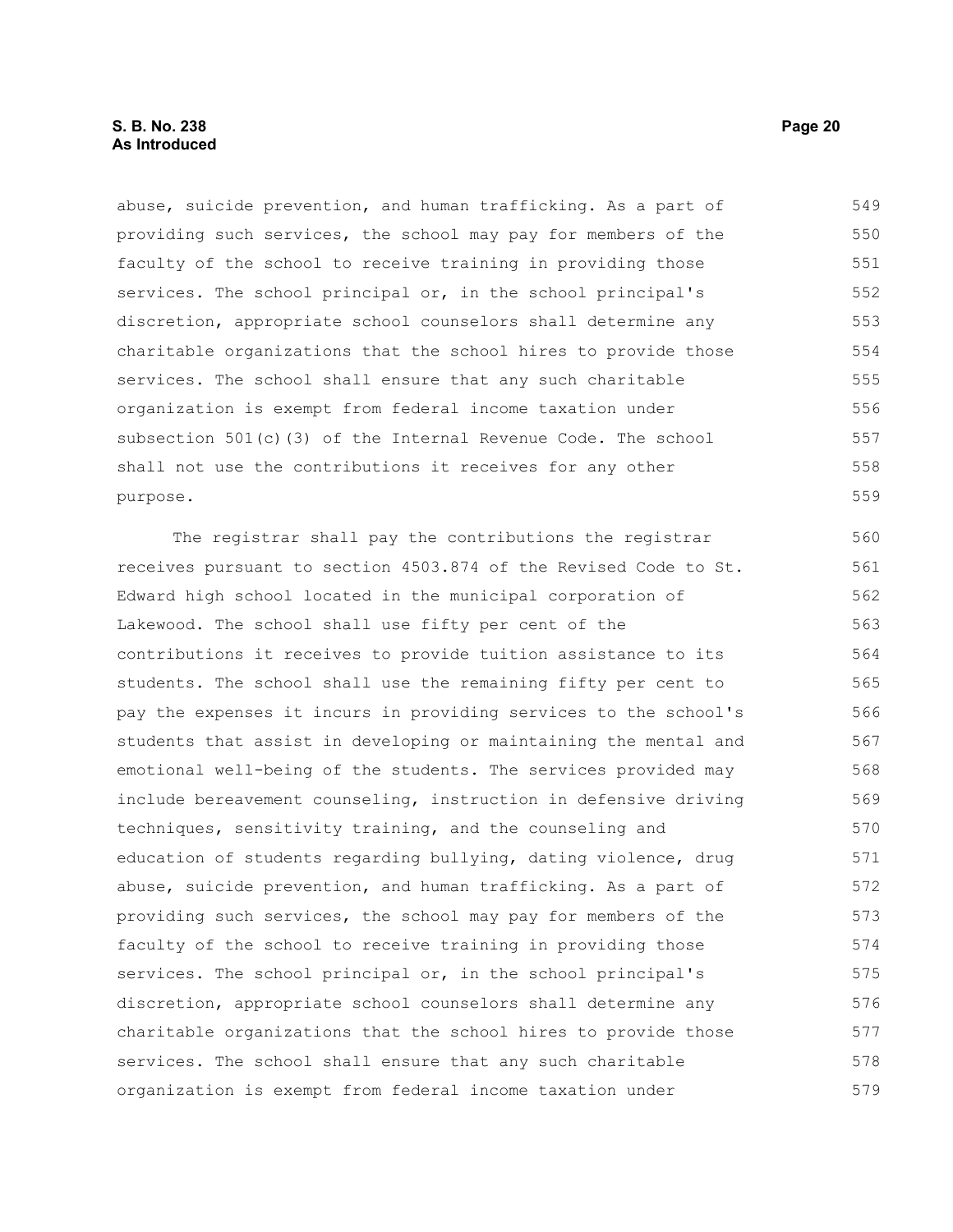subsection 501(c)(3) of the Internal Revenue Code. The school shall not use the contributions it receives for any other purpose.

The registrar shall pay the contributions the registrar receives pursuant to section 4503.875 of the Revised Code to Walsh Jesuit high school located in the municipal corporation of Cuyahoga Falls. The school shall use fifty per cent of the contributions it receives to provide tuition assistance to its students. The school shall use the remaining fifty per cent to pay the expenses it incurs in providing services to the school's students that assist in developing or maintaining the mental and emotional well-being of the students. The services provided may include bereavement counseling, instruction in defensive driving techniques, sensitivity training, and the counseling and education of students regarding bullying, dating violence, drug abuse, suicide prevention, and human trafficking. As a part of providing such services, the school may pay for members of the faculty of the school to receive training in providing those services. The school principal or, in the school principal's discretion, appropriate school counselors shall determine any charitable organizations that the school hires to provide those services. The school shall ensure that any such charitable organization is exempt from federal income taxation under subsection 501(c)(3) of the Internal Revenue Code. The school shall not use the contributions it receives for any other purpose. 583 584 585 586 587 588 589 590 591 592 593 594 595 596 597 598 599 600 601 602 603 604 605

The registrar shall pay the contributions the registrar receives pursuant to section 4503.876 of the Revised Code to the North Royalton city school district. The school district shall use the contributions it receives to pay the expenses it incurs in providing services to the school district's students that 606 607 608 609 610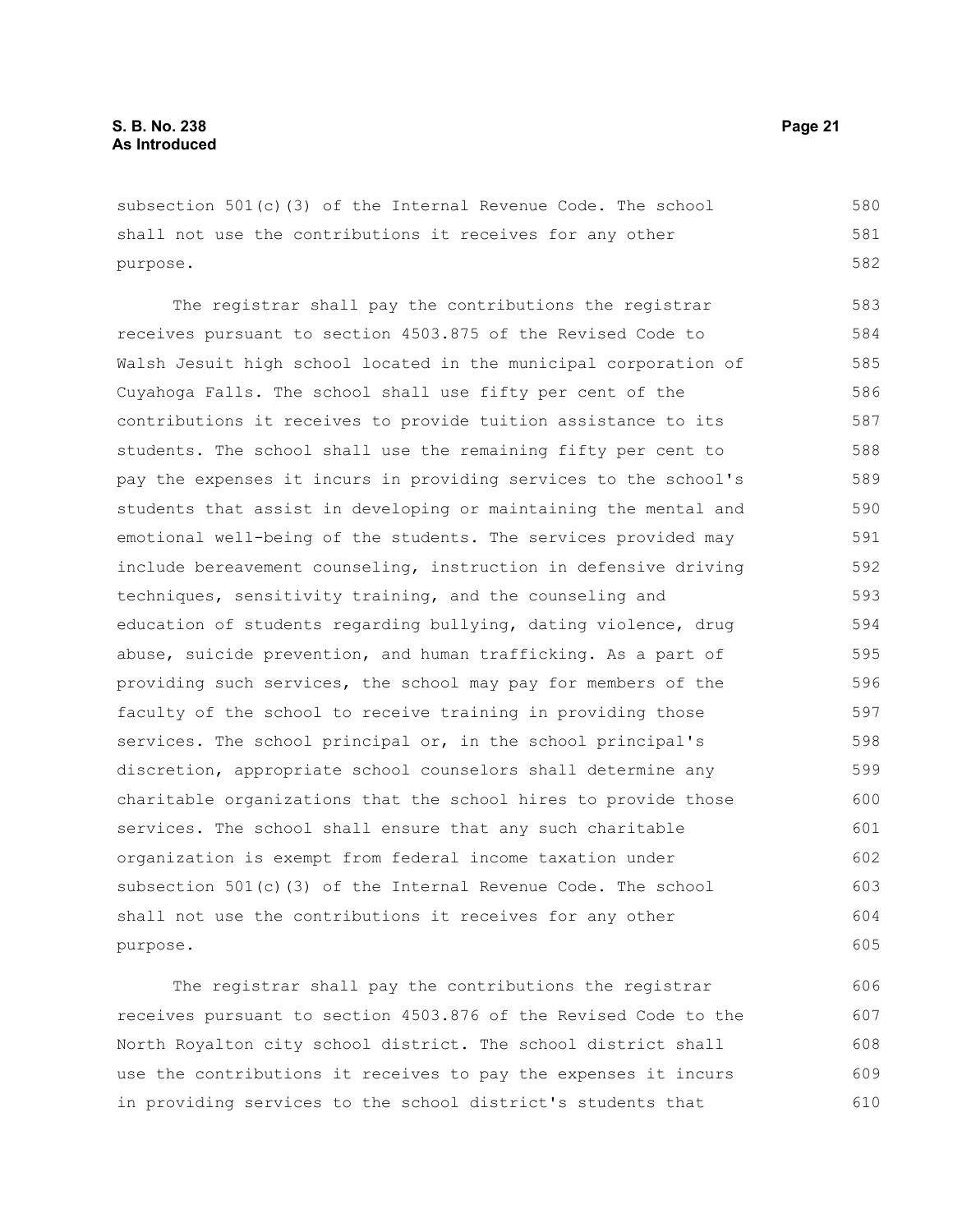#### **S. B. No. 238 Page 22 As Introduced**

assist in developing or maintaining the mental and emotional well-being of the students. The services provided may include bereavement counseling, instruction in defensive driving techniques, sensitivity training, and the counseling and education of students regarding bullying, dating violence, drug abuse, suicide prevention, and human trafficking. The school district superintendent or, in the school district superintendent's discretion, the appropriate school principal or appropriate school counselors shall determine any charitable organizations that the school district hires to provide those services. The school district also may use the contributions it receives to pay for members of the faculty of the school district to receive training in providing such services to the students of the school district. The school district shall ensure that any charitable organization that is hired by the district is exempt from federal income taxation under subsection 501(c)(3) of the Internal Revenue Code. The school district shall not use the contributions it receives for any other purpose. 611 612 613 614 615 616 617 618 619 620 621 622 623 624 625 626 627 628 629

The registrar shall pay the contributions the registrar receives pursuant to section 4503.877 of the Revised Code to the Independence local school district. The school district shall use the contributions it receives to pay the expenses it incurs in providing services to the school district's students that assist in developing or maintaining the mental and emotional well-being of the students. The services provided may include bereavement counseling, instruction in defensive driving techniques, sensitivity training, and the counseling and education of students regarding bullying, dating violence, drug abuse, suicide prevention, and human trafficking. The school district superintendent or, in the school district 630 631 632 633 634 635 636 637 638 639 640 641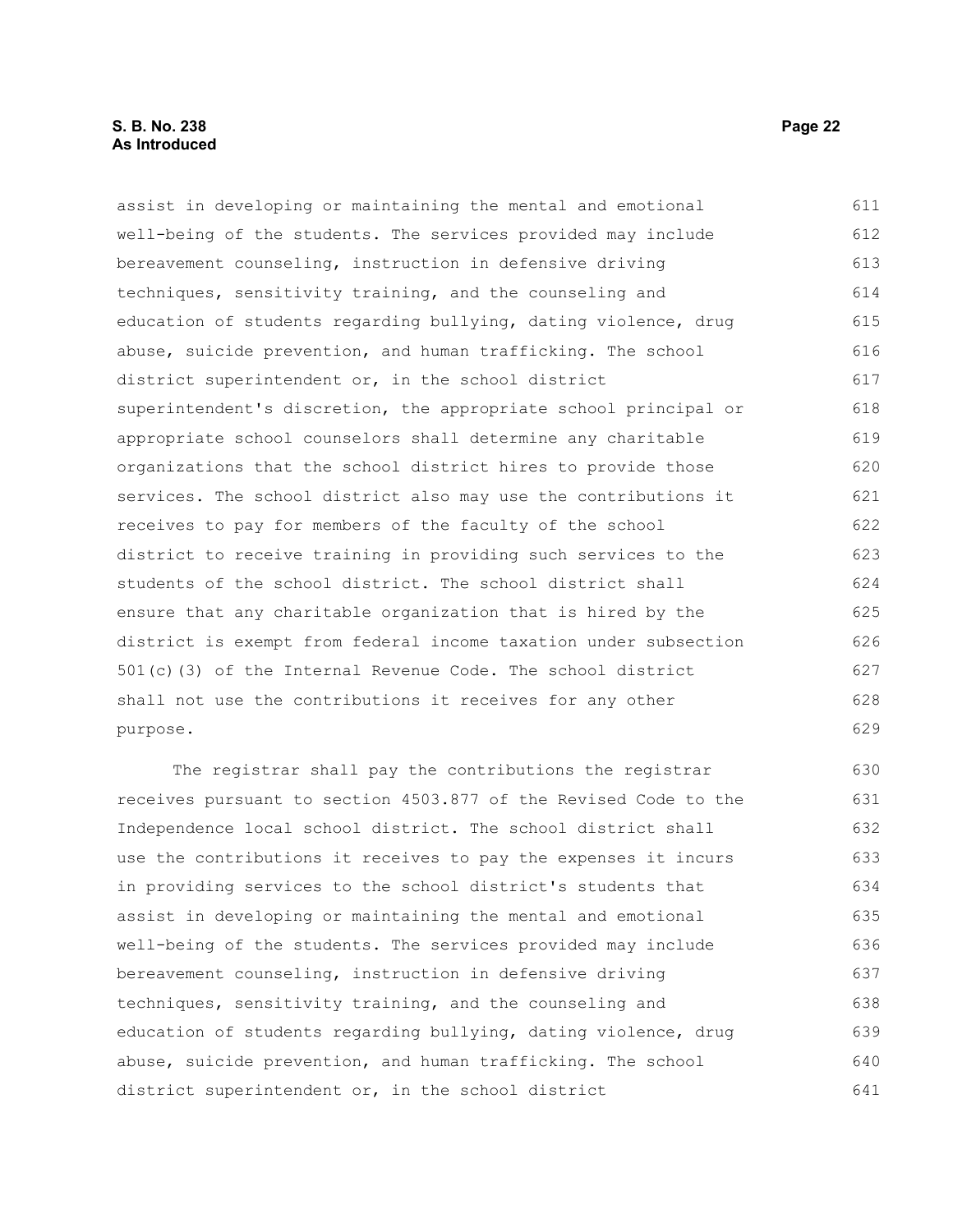#### **S. B. No. 238 Page 23 As Introduced**

superintendent's discretion, the appropriate school principal or appropriate school counselors shall determine any charitable organizations that the school district hires to provide those services. The school district also may use the contributions it receives to pay for members of the faculty of the school district to receive training in providing such services to the students of the school district. The school district shall ensure that any charitable organization that is hired by the district is exempt from federal income taxation under subsection 501(c)(3) of the Internal Revenue Code. The school district shall not use the contributions it receives for any other purpose. 642 643 644 645 646 647 648 649 650 651 652 653

The registrar shall pay the contributions the registrar receives pursuant to section 4503.878 of the Revised Code to the Cuyahoga Heights local school district. The school district shall use the contributions it receives to pay the expenses it incurs in providing services to the school district's students that assist in developing or maintaining the mental and emotional well-being of the students. The services provided may include bereavement counseling, instruction in defensive driving techniques, sensitivity training, and the counseling and education of students regarding bullying, dating violence, drug abuse, suicide prevention, and human trafficking. The school district superintendent or, in the school district superintendent's discretion, the appropriate school principal or appropriate school counselors, shall determine any charitable organizations that the school district hires to provide those services. The school district also may use the contributions it receives to pay for members of the faculty of the school district to receive training in providing such services to the students of the school district. The school district shall 654 655 656 657 658 659 660 661 662 663 664 665 666 667 668 669 670 671 672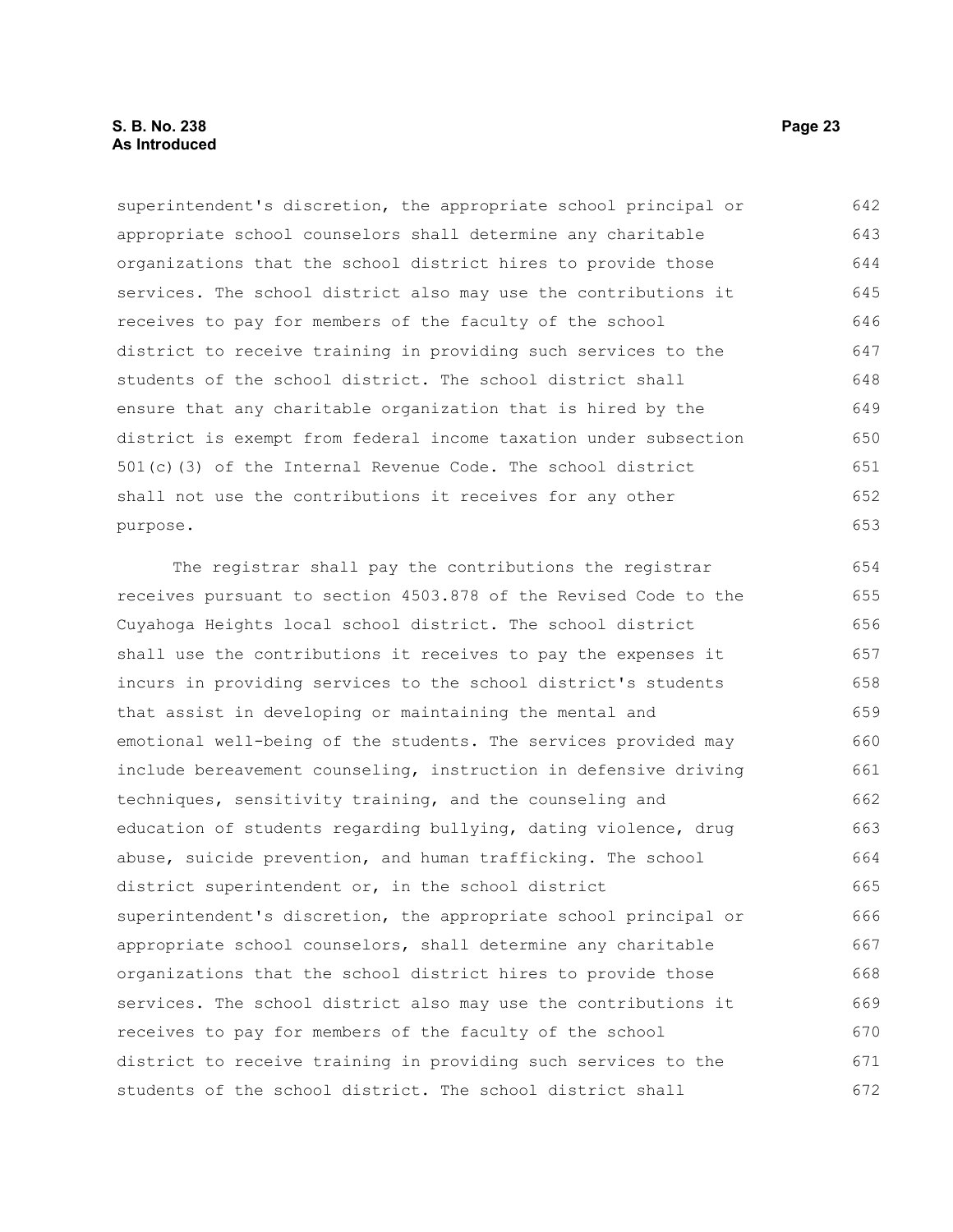ensure that any charitable organization that is hired by the district is exempt from federal income taxation under subsection 501(c)(3) of the Internal Revenue Code. The school district shall not use the contributions it receives for any other purpose. 673 674 675 676 677

The registrar shall pay the contributions the registrar receives pursuant to section 4503.879 of the Revised Code to the west technical high school alumni association, which shall use the contributions for activities sponsored by the association. 678 679 680 681

The registrar shall pay the contributions the registrar receives pursuant to section 4503.88 of the Revised Code to the Kenston local school district. The school district shall use the contributions it receives to pay the expenses it incurs in providing services that assist in developing or maintaining a culture of environmental responsibility and an innovative science, technology, engineering, art, and math (S.T.E.A.M.) curriculum to the school district's students. The school district shall not use the contributions it receives for any other purpose. 682 683 684 685 686 687 688 689 690 691

The registrar shall pay the contributions the registrar receives pursuant to section 4503.881 of the Revised Code to La Salle high school in the municipal corporation of Cincinnati. The high school shall not use the contributions it receives for any political purpose. 692 693 694 695 696

The registrar shall pay the contributions the registrar receives pursuant to section 4503.882 of the Revised Code to St. John's Jesuit high school and academy located in the municipal corporation of Toledo. The school shall use the contributions it receives to provide tuition assistance for students attending the school. 697 698 699 700 701 702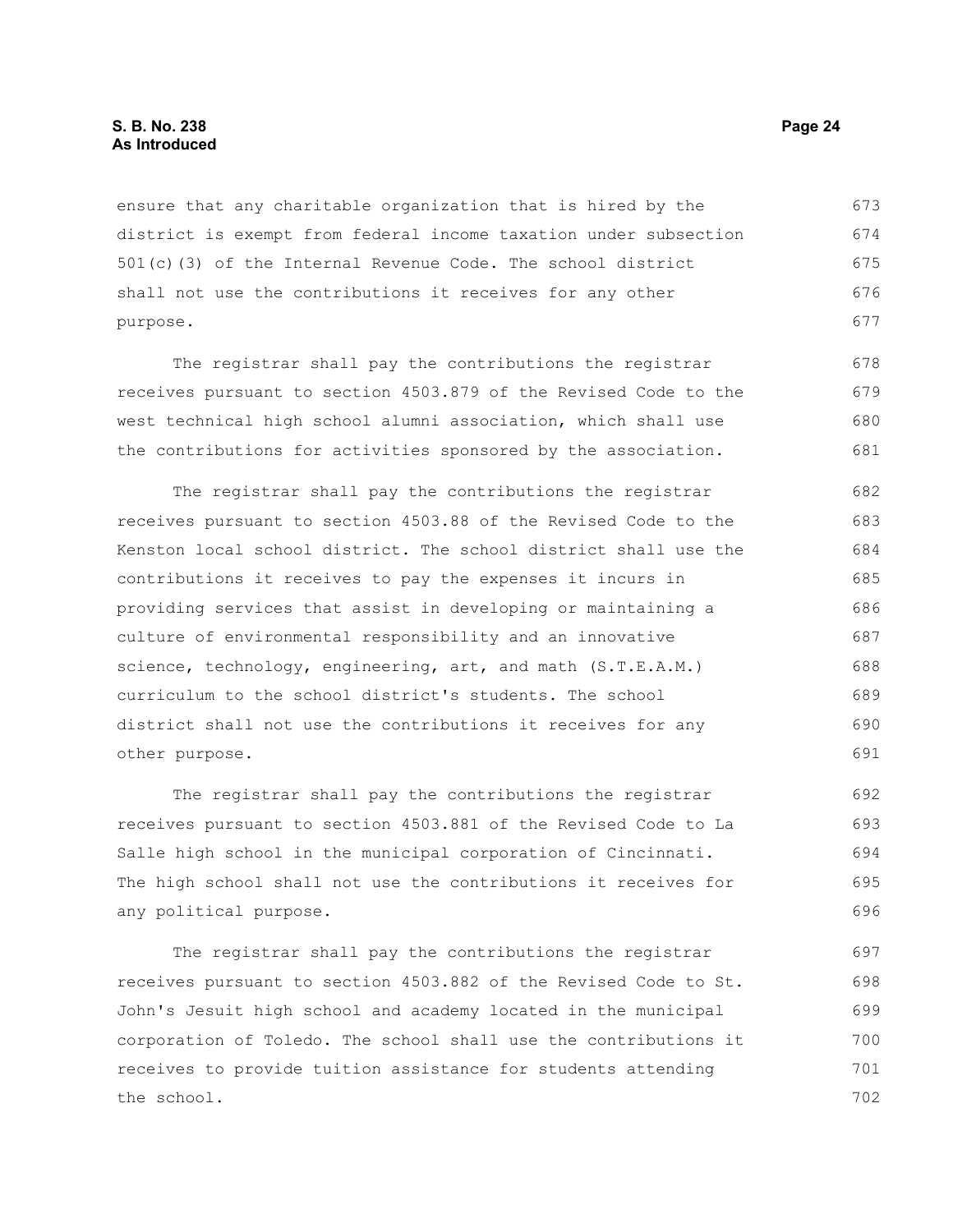#### **S. B. No. 238 Page 25 As Introduced**

The registrar shall pay the contributions the registrar receives pursuant to section 4503.883 of the Revised Code to St. Charles preparatory school located in the municipal corporation of Columbus, which shall use the contributions for the school's alumni association and the alumni association's purposes. 703 704 705 706 707

The registrar shall pay the contributions the registrar receives pursuant to section 4503.884 of the Revised Code to Archbishop Moeller high school located in the municipal corporation of Cincinnati. The high school shall not use the contributions it receives for any political purpose. 708 709 710 711 712

The registrar shall pay the contributions the registrar receives pursuant to section 4503.89 of the Revised Code to the American red cross of greater Columbus on behalf of the Ohio chapters of the American red cross, which shall use the contributions for disaster readiness, preparedness, and response programs on a statewide basis. 713 714 715 716 717 718

The registrar shall pay the contributions the registrar receives pursuant to section 4503.891 of the Revised Code to the Ohio lions foundation. The foundation shall use the contributions for charitable and educational purposes. 719 720 721 722

The registrar shall pay the contributions the registrar receives pursuant to section 4503.892 of the Revised Code to the Hudson city school district. The school district shall not use the contributions it receives for any political purpose. 723 724 725 726

The registrar shall pay the contributions the registrar receives pursuant to section 4503.893 of the Revised Code to the Harrison Central jr./sr. high school located in the municipal corporation of Cadiz. 727 728 729 730

The registrar shall pay the contributions the registrar 731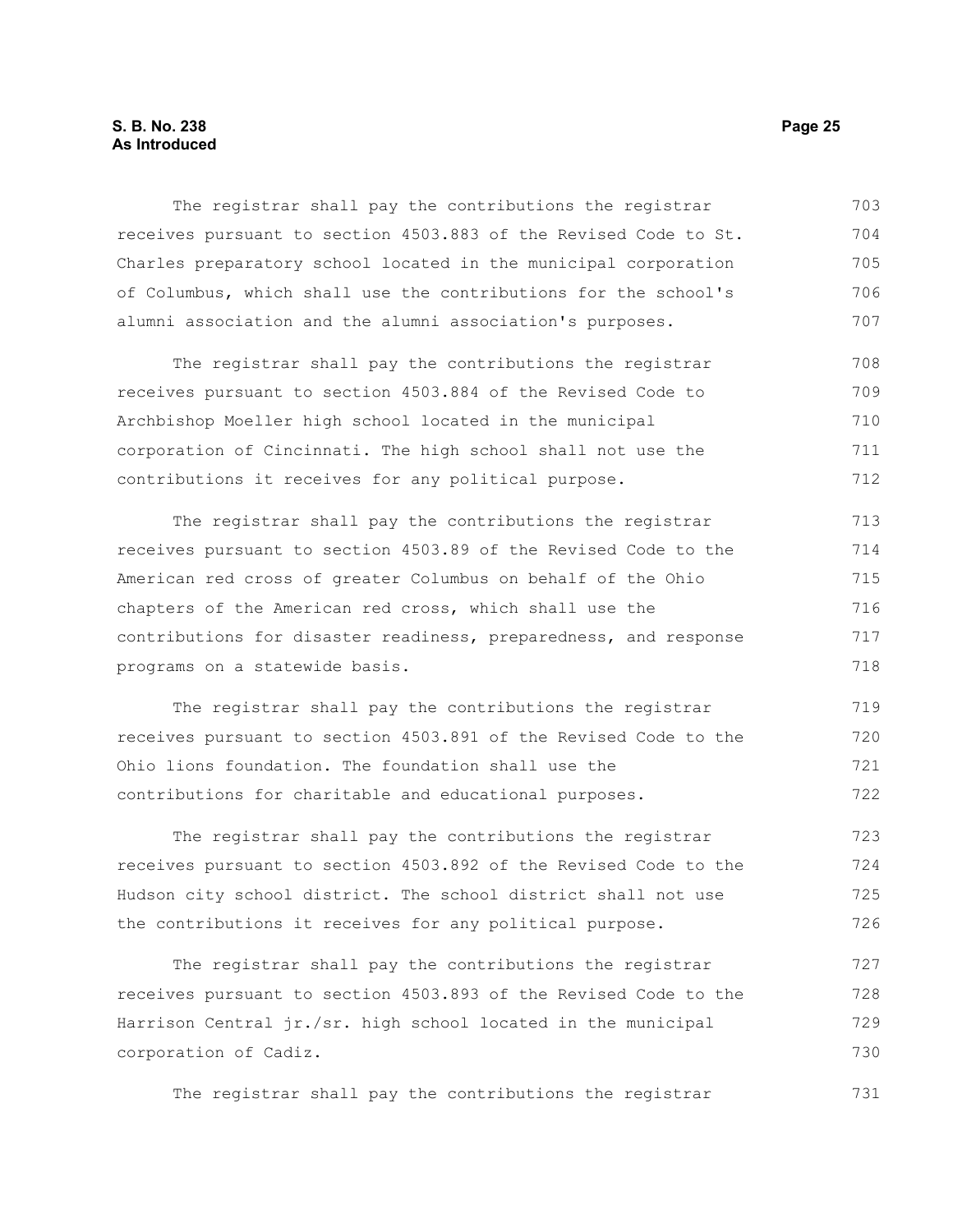receives pursuant to section 4503.899 of the Revised Code to the Cleveland clinic foundation, which shall use the contributions to support Cleveland clinic children's education, research, and patient services. 732 733 734 735

The registrar shall pay the contributions the registrar receives pursuant to section 4503.90 of the Revised Code to the nationwide children's hospital foundation.

The registrar shall pay the contributions the registrar receives pursuant to section 4503.901 of the Revised Code to the Ohio association for pupil transportation, which shall use the money to support transportation programs, provide training to school transportation professionals, and support other initiatives for school transportation safety. 739 740 741 742 743 744

The registrar shall pay the contributions the registrar receives pursuant to section 4503.902 of the Revised Code to St. Ignatius high school located in the municipal corporation of Cleveland. The school shall use fifty per cent of the contributions it receives to provide tuition assistance to its students. The school shall use the remaining fifty per cent to pay the expenses it incurs in providing services to the school's students that assist in developing or maintaining the mental and emotional well-being of the students. The services provided may include bereavement counseling, instruction in defensive driving techniques, sensitivity training, and the counseling and education of students regarding bullying, dating violence, drug abuse, suicide prevention, and human trafficking. As a part of providing such services, the school may pay for members of the faculty of the school to receive training in providing those services. The school principal or, in the school principal's discretion, appropriate school counselors shall determine any 745 746 747 748 749 750 751 752 753 754 755 756 757 758 759 760 761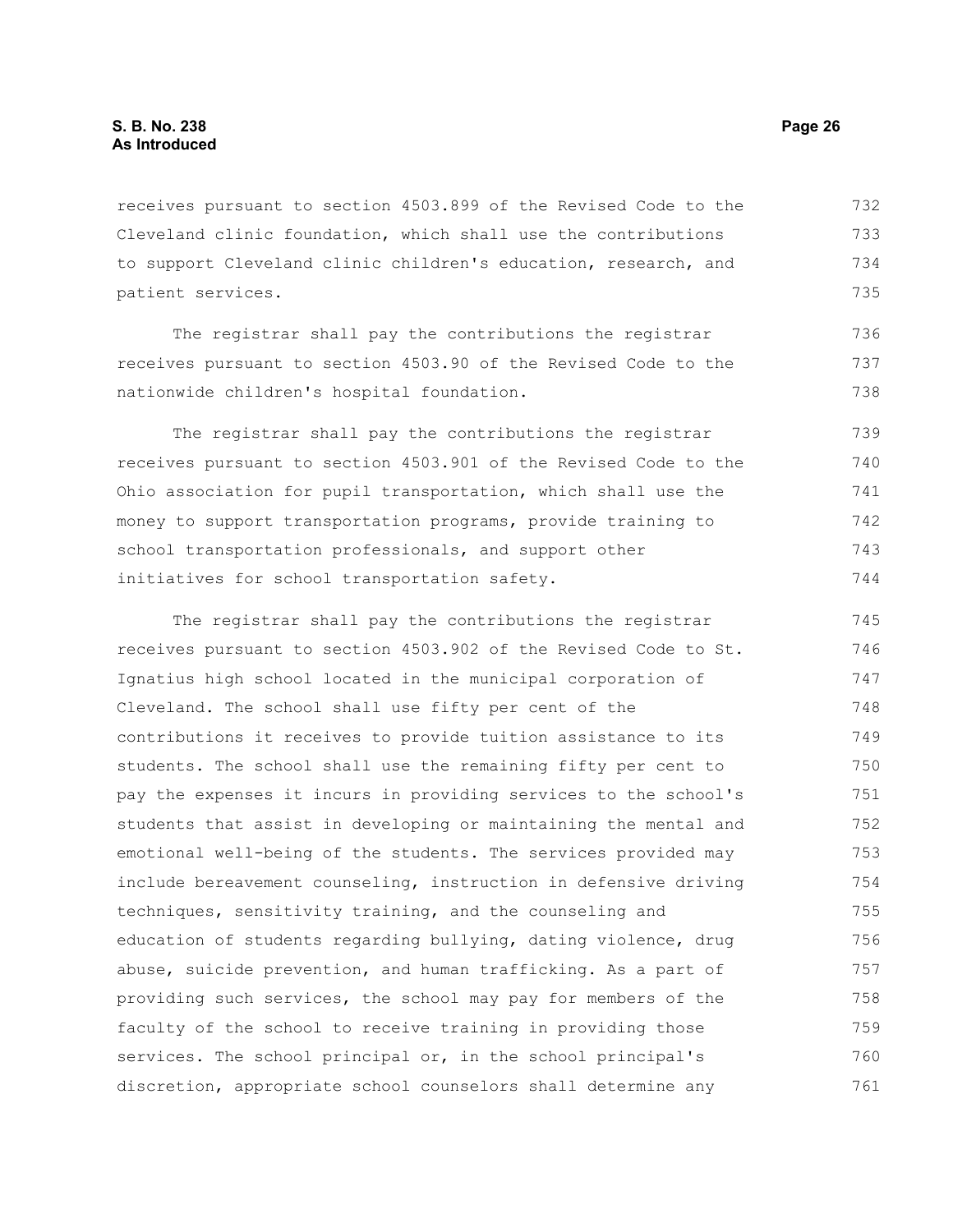charitable organizations that the school hires to provide those services. The school shall ensure that any such charitable organization is exempt from federal income taxation under subsection 501(c)(3) of the Internal Revenue Code. The school shall not use the contributions it receives for any other purpose. 762 763 764 765 766 767

The registrar shall pay the contributions the registrar receives pursuant to section 4503.903 of the Revised Code to the Brecksville-Broadview Heights city school district. The school district shall use the contributions it receives to pay the expenses it incurs in providing services to the school district's students that assist in developing or maintaining the mental and emotional well-being of the students. The services provided may include bereavement counseling, instruction in defensive driving techniques, sensitivity training, and the counseling and education of students regarding bullying, dating violence, drug abuse, suicide prevention, and human trafficking. The school district superintendent or, in the school district superintendent's discretion, the appropriate school principal or appropriate school counselors shall determine any charitable organizations that the school district hires to provide those services. The school district also may use the contributions it receives to pay for members of the faculty of the school district to receive training in providing such services to the students of the school district. The school district shall ensure that any charitable organization that is hired by the district is exempt from federal income taxation under subsection 501(c)(3) of the Internal Revenue Code. The school district shall not use the contributions it receives for any other purpose. 768 769 770 771 772 773 774 775 776 777 778 779 780 781 782 783 784 785 786 787 788 789 790 791

The registrar shall pay the contributions the registrar 792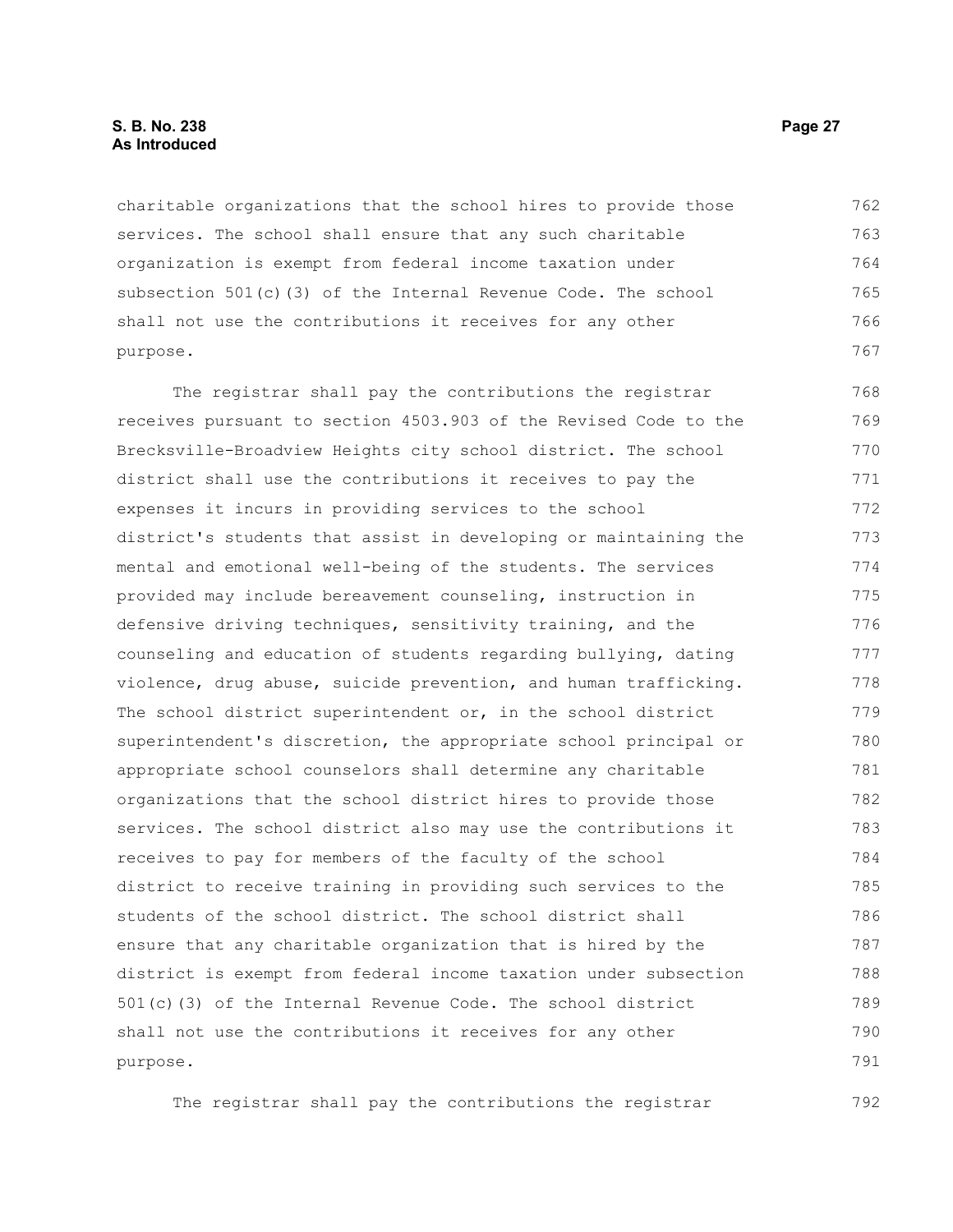#### **S. B. No. 238 Page 28 As Introduced**

receives pursuant to section 4503.904 of the Revised Code to the Chagrin Falls exempted village school district. The school district shall use the contributions it receives to pay the expenses it incurs in providing services to the school district's students that assist in developing or maintaining the mental and emotional well-being of the students. The services provided may include bereavement counseling, instruction in defensive driving techniques, sensitivity training, and the counseling and education of students regarding bullying, dating violence, drug abuse, suicide prevention, and human trafficking. The school district superintendent or, in the school district superintendent's discretion, the appropriate school principal or appropriate school counselors shall determine any charitable organizations that the school district hires to provide those services. The school district also may use the contributions it receives to pay for members of the faculty of the school district to receive training in providing such services to the students of the school district. The school district shall ensure that any charitable organization that is hired by the district is exempt from federal income taxation under subsection 501(c)(3) of the Internal Revenue Code. The school district shall not use the contributions it receives for any other purpose. 793 794 795 796 797 798 799 800 801 802 803 804 805 806 807 808 809 810 811 812 813 814 815

The registrar shall pay the contributions the registrar receives pursuant to section 4503.905 of the Revised Code to the Cuyahoga valley career center. The career center shall use the contributions it receives to pay the expenses it incurs in providing services to the career center's students that assist in developing or maintaining the mental and emotional well-being of the students. The services provided may include bereavement counseling, instruction in defensive driving techniques, 816 817 818 819 820 821 822 823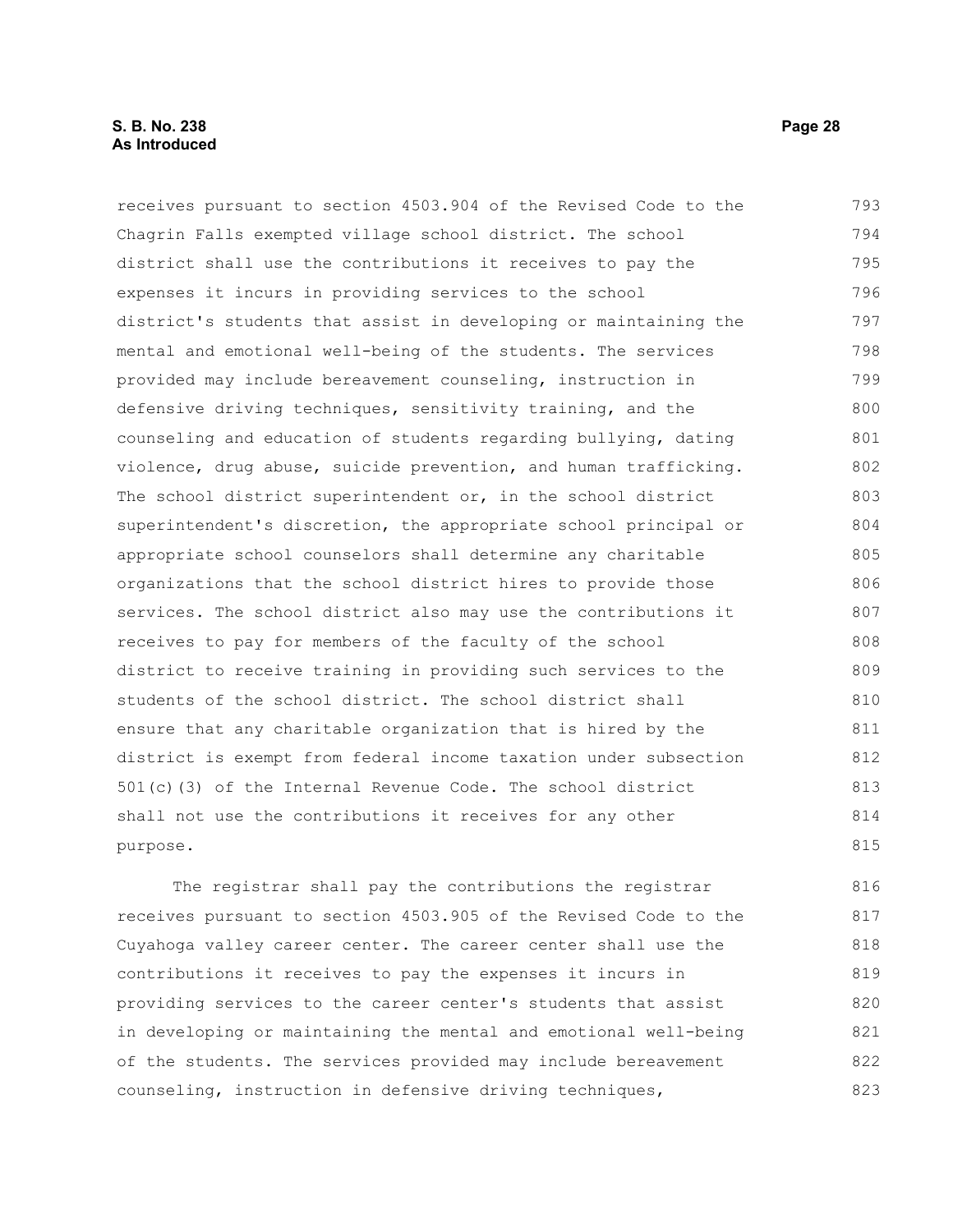#### **S. B. No. 238 Page 29 As Introduced**

sensitivity training, and the counseling and education of students regarding bullying, dating violence, drug abuse, suicide prevention, and human trafficking. The career center's superintendent or in the career center's superintendent's discretion, the school board or appropriate school counselors shall determine any charitable organizations that the career center hires to provide those services. The career center also may use the contributions it receives to pay for members of the faculty of the career center to receive training in providing such services to the students of the career center. The career center shall ensure that any charitable organization that is hired by the career center is exempt from federal income taxation under subsection 501(c)(3) of the Internal Revenue Code. The career center shall not use the contributions it receives for any other purpose. 824 825 826 827 828 829 830 831 832 833 834 835 836 837 838

The registrar shall pay the contributions the registrar receives pursuant to section 4503.906 of the Revised Code to the Stow-Munroe Falls city school district. The school district shall not use the contributions it receives for any political purpose.

The registrar shall pay the contributions the registrar receives pursuant to section 4503.907 of the Revised Code to the Twinsburg city school district. The school district shall not use the contributions it receives for any political purpose. 844 845 846 847

The registrar shall pay the contributions the registrar receives pursuant to section 4503.908 of the Revised Code to St. Xavier high school located in Springfield township in Hamilton county. The school shall use fifty per cent of the contributions it receives to provide tuition assistance to its students. The school shall use the remaining fifty per cent to pay the 848 849 850 851 852 853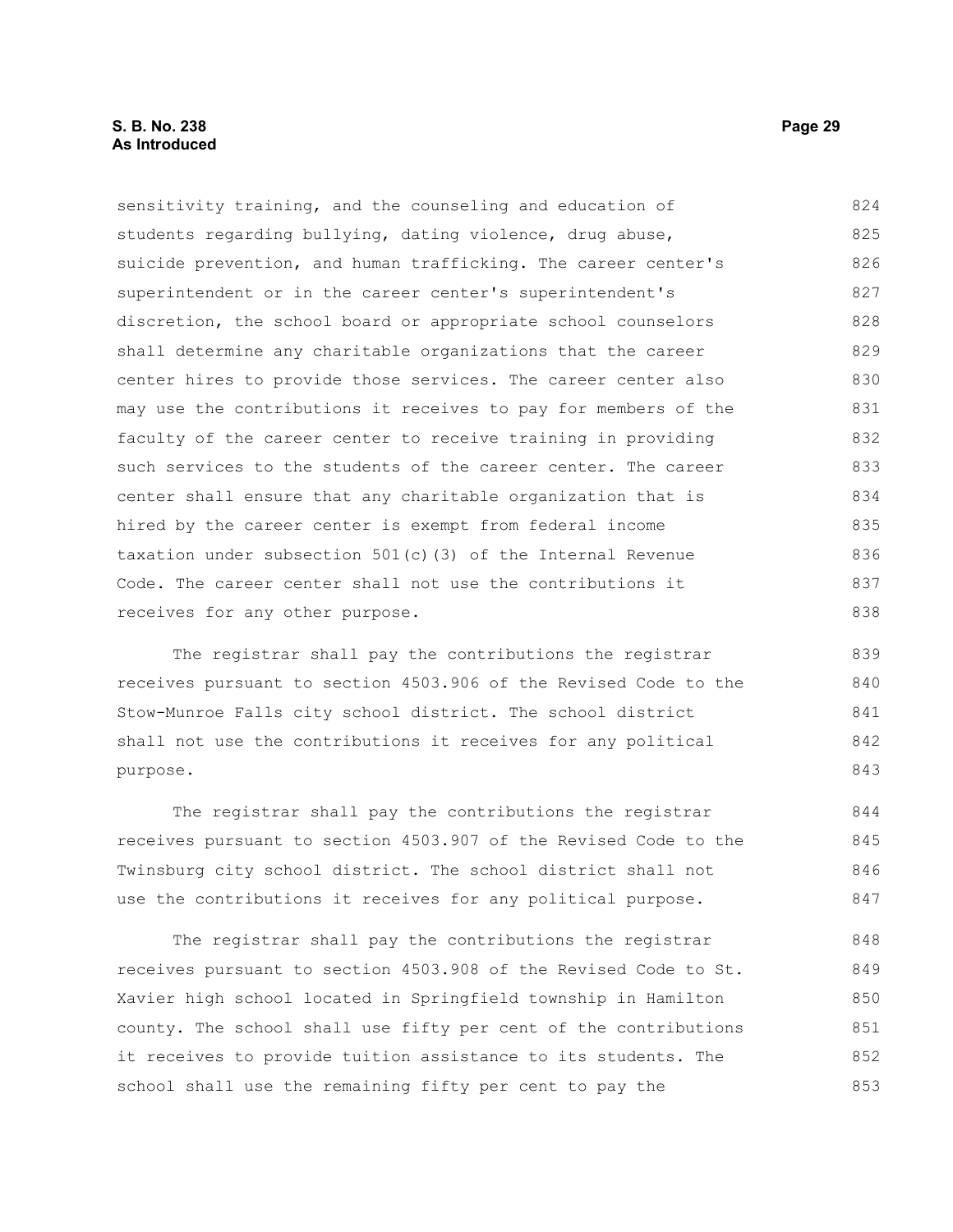#### **S. B. No. 238 Page 30 As Introduced**

expenses it incurs in providing services to the school's students that assist in developing or maintaining the mental and emotional well-being of the students. The services provided may include bereavement counseling, instruction in defensive driving techniques, sensitivity training, and the counseling and education of students regarding bullying, dating violence, drug abuse, suicide prevention, and human trafficking. As a part of providing such services, the school may pay for members of the faculty of the school to receive training in providing those services. The school principal or, in the school principal's discretion, appropriate school counselors shall determine any charitable organizations that the school hires to provide those services. The school shall ensure that any such charitable organization is exempt from federal income taxation under subsection 501(c)(3) of the Internal Revenue Code. The school shall not use the contributions it receives for any other purpose. 854 855 856 857 858 859 860 861 862 863 864 865 866 867 868 869 870

The registrar shall pay the contributions the registrar receives pursuant to section 4503.909 of the Revised Code to the Grandview Heights city school district, which shall use the contributions for its gifted programs and special education and related services. 871 872 873 874 875

The registrar shall pay the contributions received pursuant to section 4503.92 of the Revised Code to support our troops, incorporated, a national nonprofit corporation, which shall use those contributions in accordance with its articles of incorporation and for the benefit of servicemembers of the armed forces of the United States and their families when they are in financial need. 876 877 878 879 880 881 882

The registrar shall pay the contributions received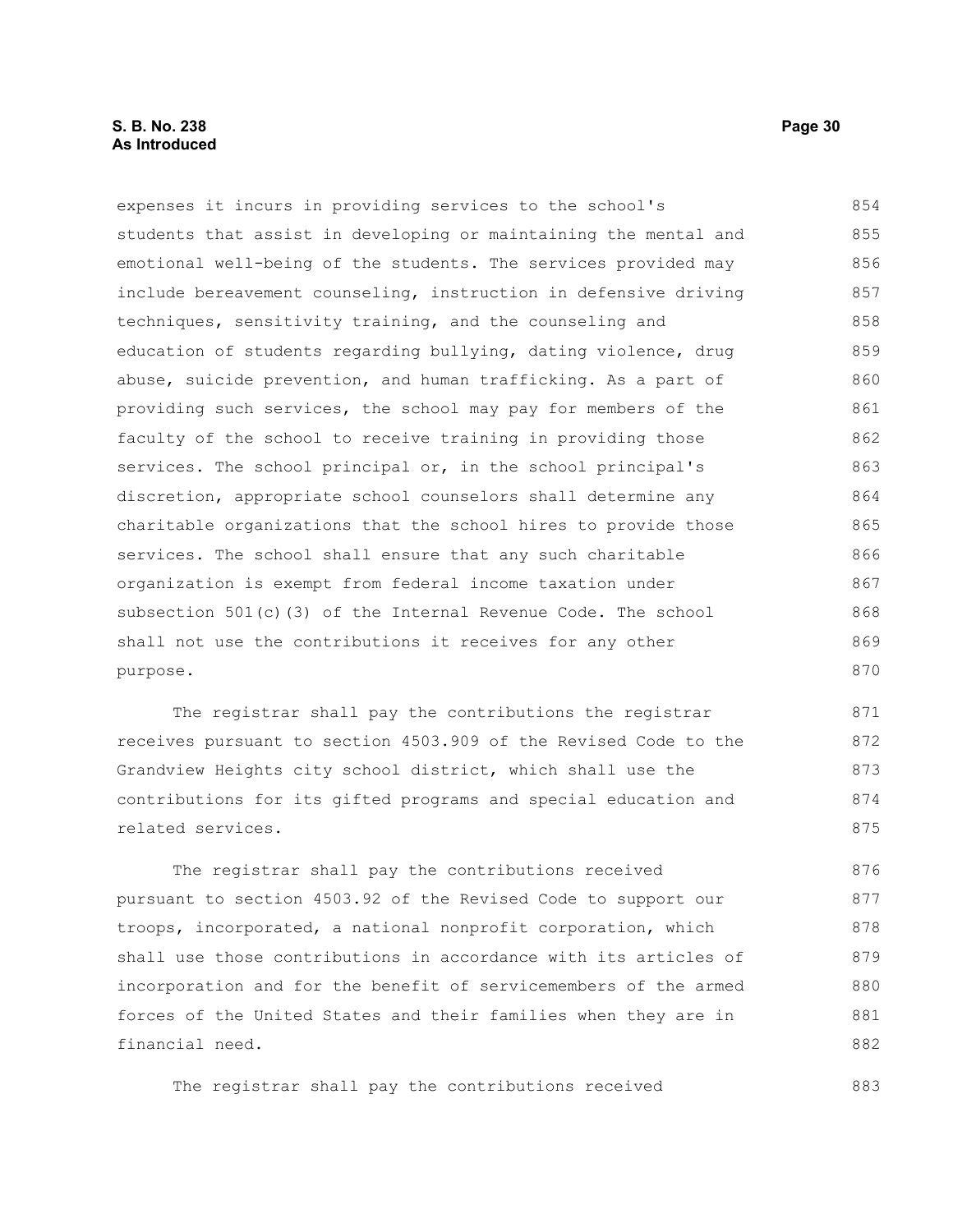pursuant to section 4503.931 of the Revised Code to healthy New Albany, which shall use the contributions for its community programs, events, and other activities. 884 885 886

The registrar shall pay the contributions the registrar receives pursuant to section 4503.932 of the Revised Code to habitat for humanity of Ohio, inc., which shall use the contributions for its projects related to building affordable houses. 887 888 889 890 891

The registrar shall pay the contributions the registrar receives pursuant to section 4503.94 of the Revised Code to the Michelle's leading star foundation, which shall use the money solely to fund the rental, lease, or purchase of the simulated driving curriculum of the Michelle's leading star foundation by boards of education of city, exempted village, local, and joint vocational school districts. 892 893 894 895 896 897 898

The registrar shall pay the contributions the registrar receives pursuant to section 4503.941 of the Revised Code to the Ohio chapter international society of arboriculture, which shall use the money to increase consumer awareness on the importance of proper tree care and to raise funds for the chapter's educational efforts. 899 900 901 902 903 904

The registrar shall pay the contributions received pursuant to section 4503.942 of the Revised Code to zero, the end of prostate cancer, incorporated, a nonprofit organization, which shall use those contributions to raise awareness of prostate cancer, to support research to end prostate cancer, and to support prostate cancer patients and their families. 905 906 907 908 909 910

The registrar shall pay the contributions the registrar receives pursuant to section 4503.944 of the Revised Code to the 911 912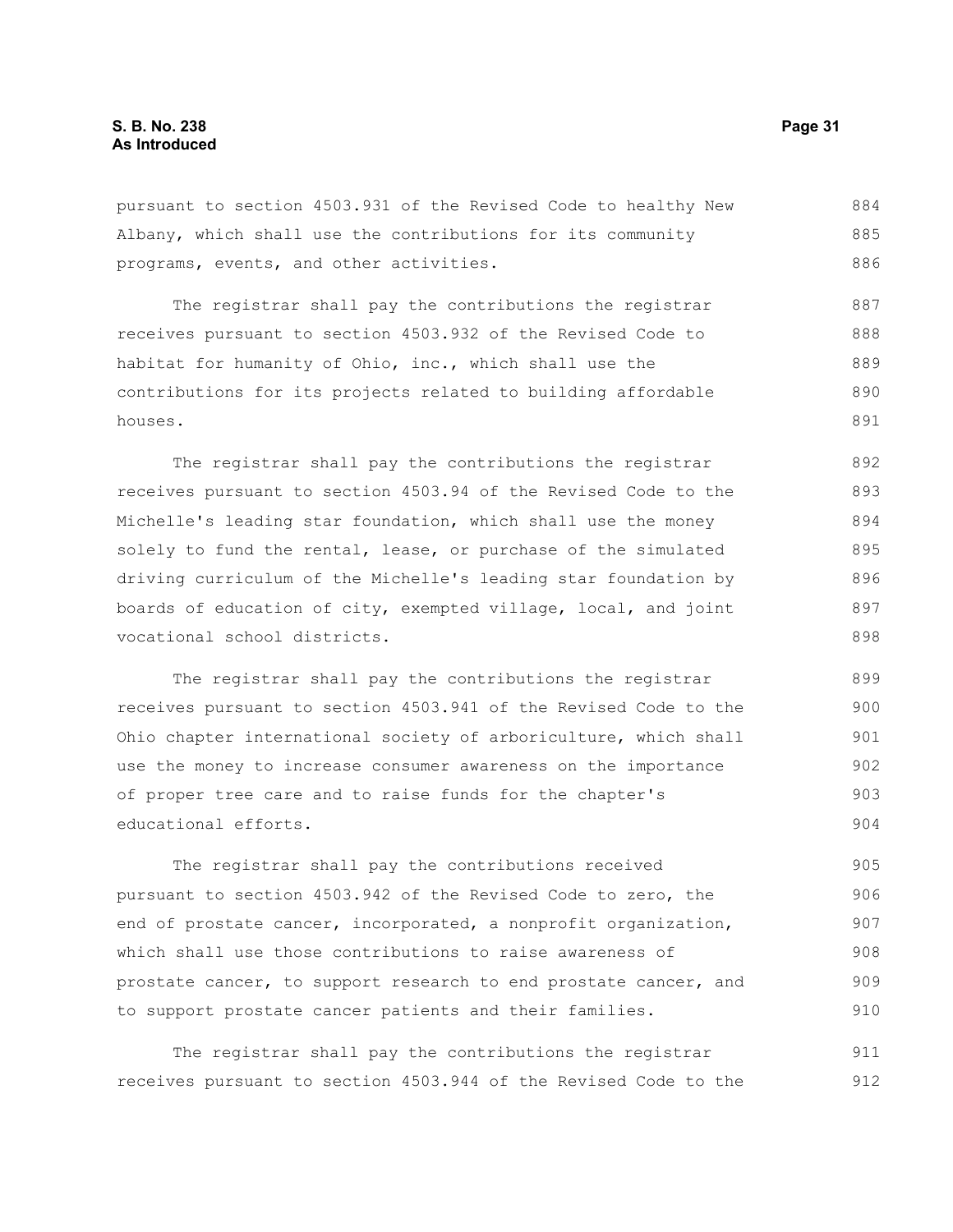The registrar shall pay the contributions the registrar receives pursuant to section 4503.945 of the Revised Code to the Summit metro parks foundation, which shall use the money in support of the Summit county metro parks. 915 916 917 918

The registrar shall pay the contributions the registrar receives pursuant to section 4503.951 of the Revised Code to the Cincinnati city school district. 919 920 921

The registrar shall pay the contributions the registrar receives pursuant to section 4503.952 of the Revised Code to Hawken school located in northeast Ohio. The school shall use fifty per cent of the contributions it receives to provide tuition assistance to its students. The school shall use the remaining fifty per cent to pay the expenses it incurs in providing services to the school's students that assist in developing or maintaining the mental and emotional well-being of the students. The services provided may include bereavement counseling, instruction in defensive driving techniques, sensitivity training, and the counseling and education of students regarding bullying, dating violence, drug abuse, suicide prevention, and human trafficking. As a part of providing such services, the school may pay for members of the faculty of the school to receive training in providing those services. The school principal or, in the school principal's discretion, appropriate school counselors shall determine any charitable organizations that the school hires to provide those services. The school shall ensure that any such charitable organization is exempt from federal income taxation under subsection 501(c)(3) of the Internal Revenue Code. The school 922 923 924 925 926 927 928 929 930 931 932 933 934 935 936 937 938 939 940 941 942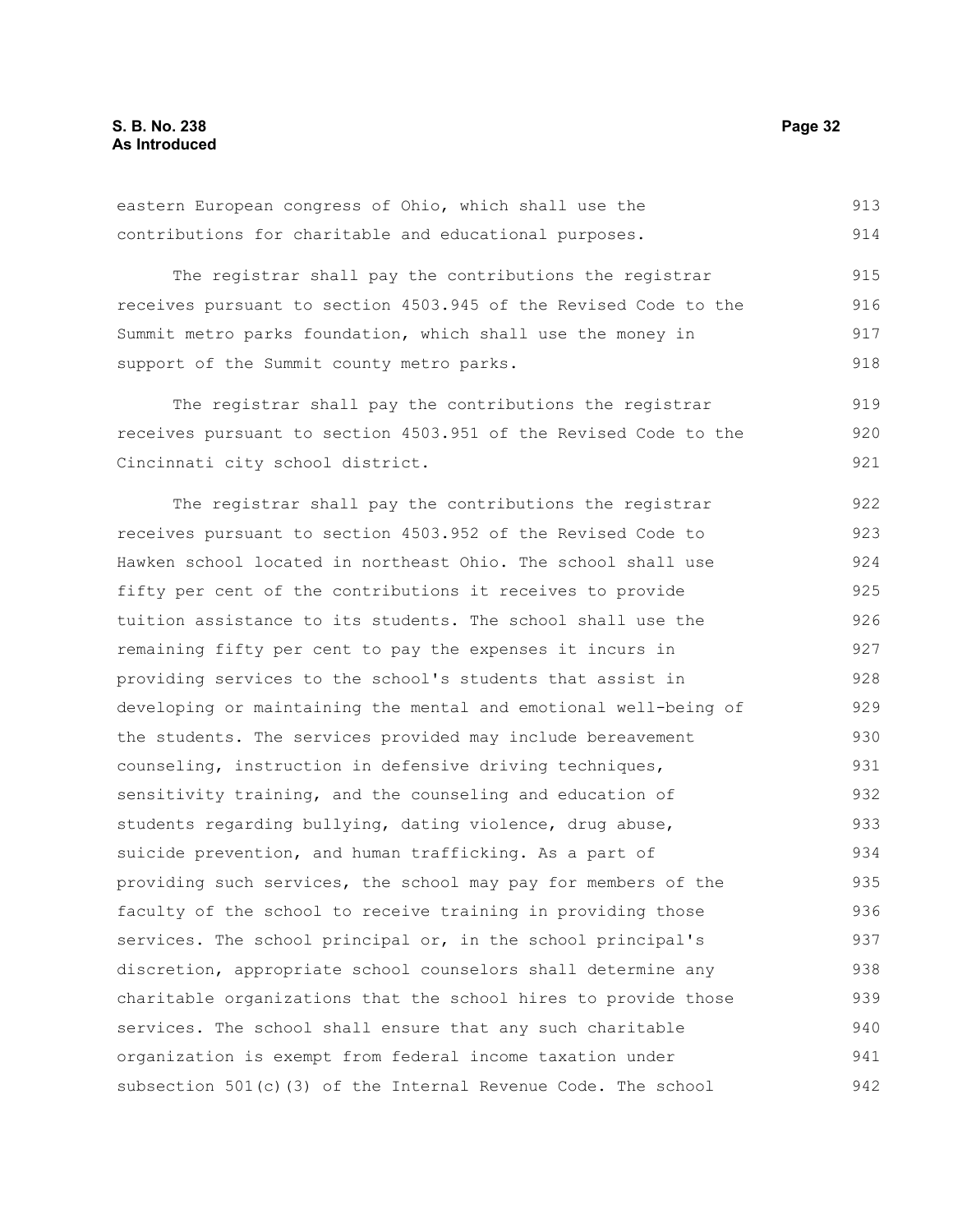shall not use the contributions it receives for any other purpose. 943 944

The registrar shall pay the contributions the registrar receives pursuant to section 4503.953 of the Revised Code to Gilmour academy located in the municipal corporation of Gates Mills. The school shall use fifty per cent of the contributions it receives to provide tuition assistance to its students. The school shall use the remaining fifty per cent to pay the expenses it incurs in providing services to the school's students that assist in developing or maintaining the mental and emotional well-being of the students. The services provided may include bereavement counseling, instruction in defensive driving techniques, sensitivity training, and the counseling and education of students regarding bullying, dating violence, drug abuse, suicide prevention, and human trafficking. As a part of providing such services, the school may pay for members of the faculty of the school to receive training in providing those services. The school principal or, in the school principal's discretion, appropriate school counselors shall determine any charitable organizations that the school hires to provide those services. The school shall ensure that any such charitable organization is exempt from federal income taxation under subsection 501(c)(3) of the Internal Revenue Code. The school shall not use the contributions it receives for any other purpose. 945 946 947 948 949 950 951 952 953 954 955 956 957 958 959 960 961 962 963 964 965 966 967

The registrar shall pay the contributions the registrar receives pursuant to section 4503.954 of the Revised Code to University school located in the suburban area near the municipal corporation of Cleveland. The school shall use fifty per cent of the contributions it receives to provide tuition assistance to its students. The school shall use the remaining 968 969 970 971 972 973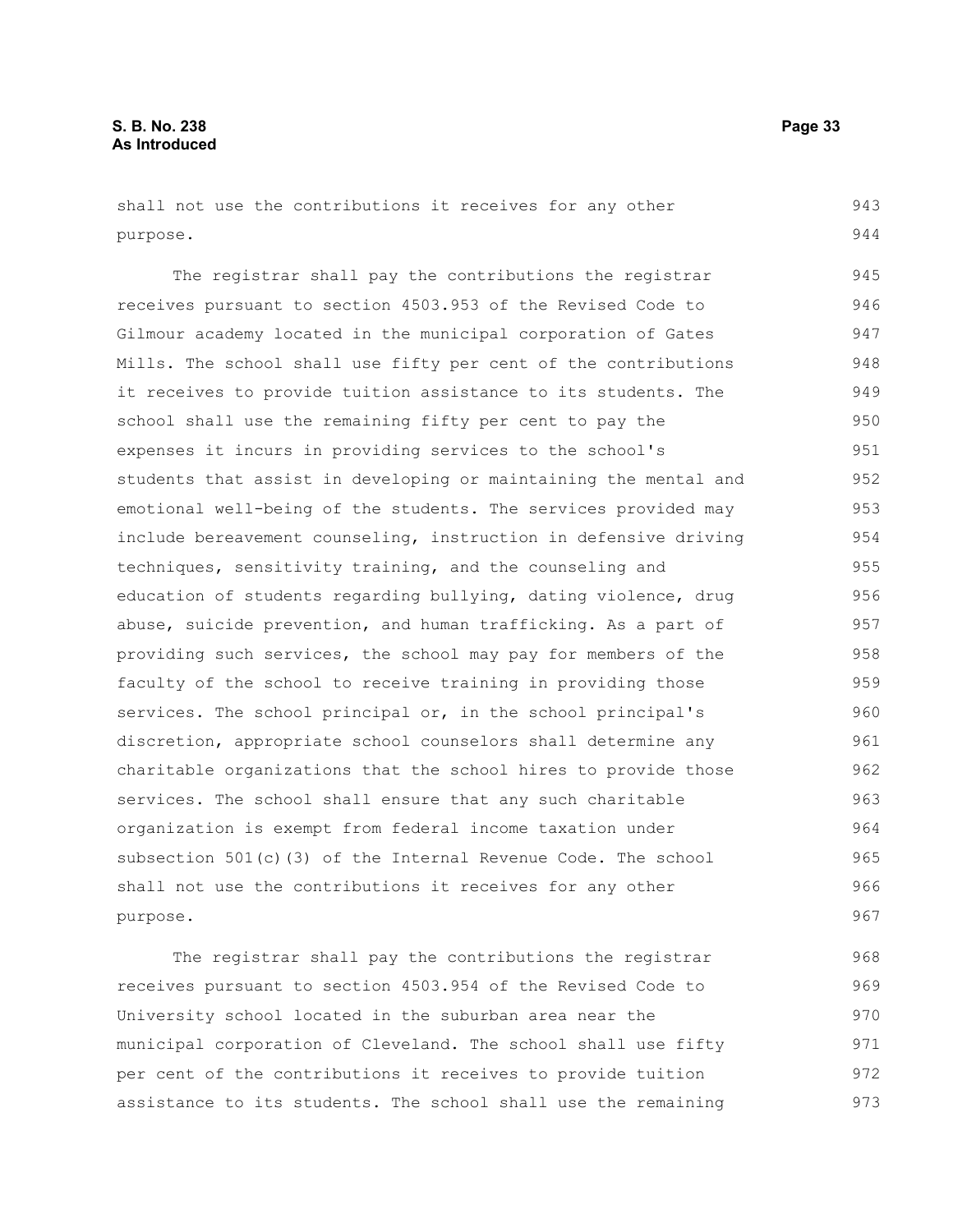#### **S. B. No. 238 Page 34 As Introduced**

fifty per cent to pay the expenses it incurs in providing services to the school's students that assist in developing or maintaining the mental and emotional well-being of the students. The services provided may include bereavement counseling, instruction in defensive driving techniques, sensitivity training, and the counseling and education of students regarding bullying, dating violence, drug abuse, suicide prevention, and human trafficking. As a part of providing such services, the school may pay for members of the faculty of the school to receive training in providing those services. The school principal or, in the school principal's discretion, appropriate school counselors shall determine any charitable organizations that the school hires to provide those services. The school shall ensure that any such charitable organization is exempt from federal income taxation under subsection 501(c)(3) of the Internal Revenue Code. The school shall not use the contributions it receives for any other purpose. 974 975 976 977 978 979 980 981 982 983 984 985 986 987 988 989 990

The registrar shall pay the contributions the registrar receives pursuant to section 4503.955 of the Revised Code to Saint Albert the Great school located in North Royalton. The school shall use fifty per cent of the contributions it receives to provide tuition assistance to its students. The school shall use the remaining fifty per cent to pay the expenses it incurs in providing services to the school's students that assist in developing or maintaining the mental and emotional well-being of the students. The services provided may include bereavement counseling, instruction in defensive driving techniques, sensitivity training, and the counseling and education of students regarding bullying, dating violence, drug abuse, suicide prevention, and human trafficking. As a part of providing such services, the school may pay for members of the 991 992 993 994 995 996 997 998 999 1000 1001 1002 1003 1004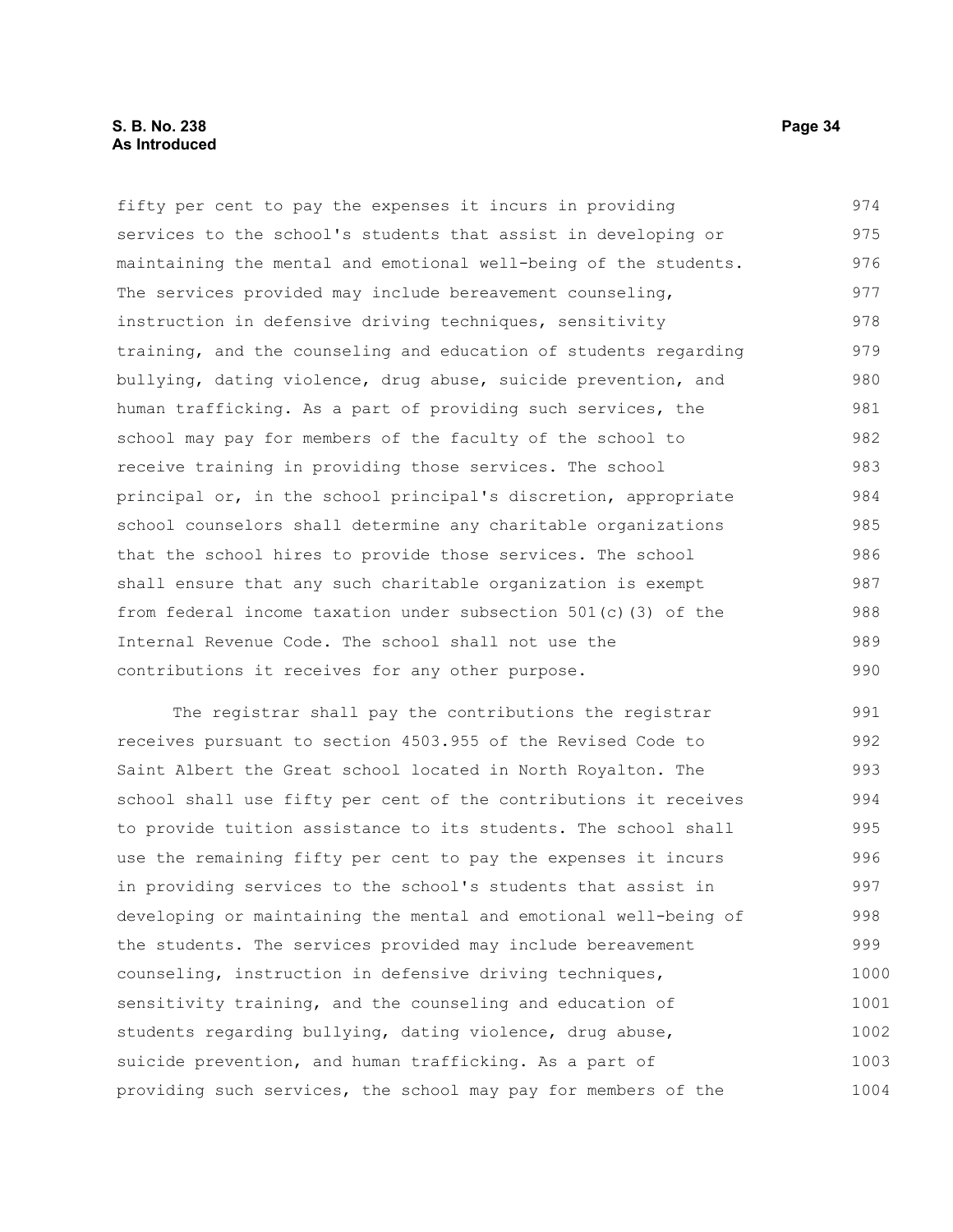#### **S. B. No. 238 Page 35 As Introduced**

faculty of the school to receive training in providing those services. The school principal or, in the school principal's discretion, appropriate school counselors shall determine any charitable organizations that the school hires to provide those services. The school shall ensure that any such charitable organization is exempt from federal income taxation under subsection 501(c)(3) of the Internal Revenue Code. The school shall not use the contributions it receives for any other purpose. 1005 1006 1007 1008 1009 1010 1011 1012 1013

The registrar shall pay the contributions the registrar receives pursuant to section 4503.956 of the Revised Code to the Liberty Center local school district, which shall use the contributions for its gifted programs and special education and related services. 1014 1015 1016 1017 1018

The registrar shall pay the contributions the registrar receives pursuant to section 4503.957 of the Revised Code to John F. Kennedy Catholic school located in Warren. The school shall not use the contributions it receives for any political purpose. 1019 1020 1021 1022 1023

The registrar shall pay the contributions the registrar receives pursuant to section 4503.958 of the Revised Code to Elder high school located in the municipal corporation of Cincinnati. The school shall use fifty per cent of the contributions it receives to provide tuition assistance to its students, twenty-five per cent of the contributions to benefit arts and enrichment at the school, and twenty-five per cent of the contributions to benefit athletics at the school. 1024 1025 1026 1027 1028 1029 1030 1031

The registrar shall pay the contributions the registrar receives pursuant to section 4503.961 of the Revised Code to Fairfield senior high school located in the municipal 1032 1033 1034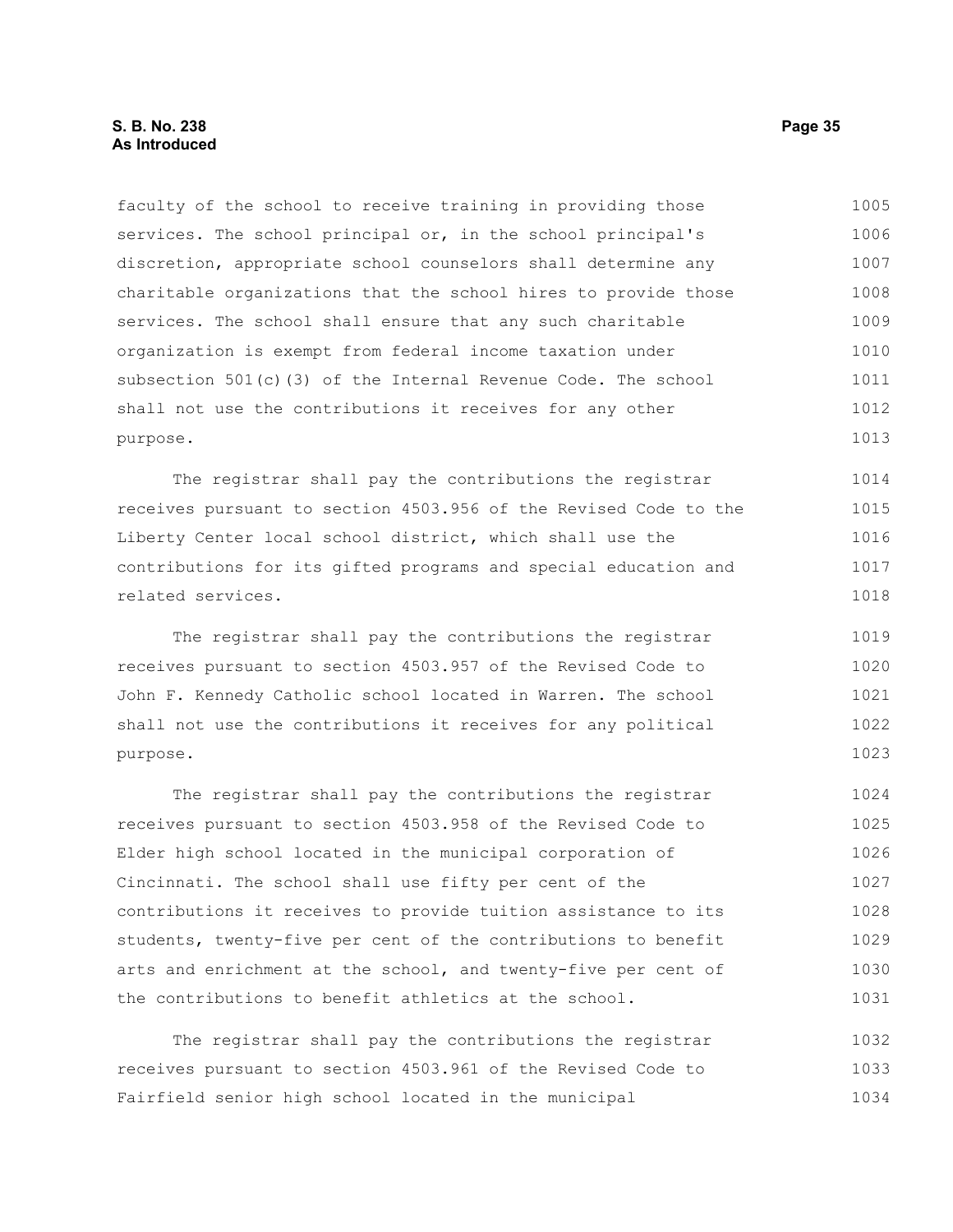corporation of Fairfield. The high school shall not use the contributions for any political purpose. 1035 1036

The registrar shall pay the contributions the registrar receives pursuant to section 4503.962 of the Revised Code to Hamilton high school located in the municipal corporation of Hamilton. The high school shall not use the contributions for any political purpose. 1037 1038 1039 1040 1041

The registrar shall pay the contributions the registrar receives pursuant to section 4503.963 of the Revised Code to Ross high school located in Ross township in Butler county. The high school shall not use the contributions for any political purpose. 1042 1043 1044 1045 1046

The registrar shall pay the contributions the registrar receives pursuant to section 4503.97 of the Revised Code to the friends of united Hatzalah of Israel, which shall use the money to support united Hatzalah of Israel, which provides free emergency medical first response throughout Israel. 1047 1048 1049 1050 1051

The registrar shall pay the contributions the registrar receives pursuant to section 4503.98 of the Revised Code to the Westerville parks foundation to support the programs and activities of the foundation and its mission of pursuing the city of Westerville's vision of becoming "A City Within A Park." 1052 1053 1054 1055 1056

(C) All investment earnings of the license plate contribution fund shall be credited to the fund. Not later than the first day of May of every year, the registrar shall distribute to each entity described in division (B) of this section the investment income the fund earned the previous calendar year. The amount of such a distribution paid to an entity shall be proportionate to the amount of money the entity 1057 1058 1059 1060 1061 1062 1063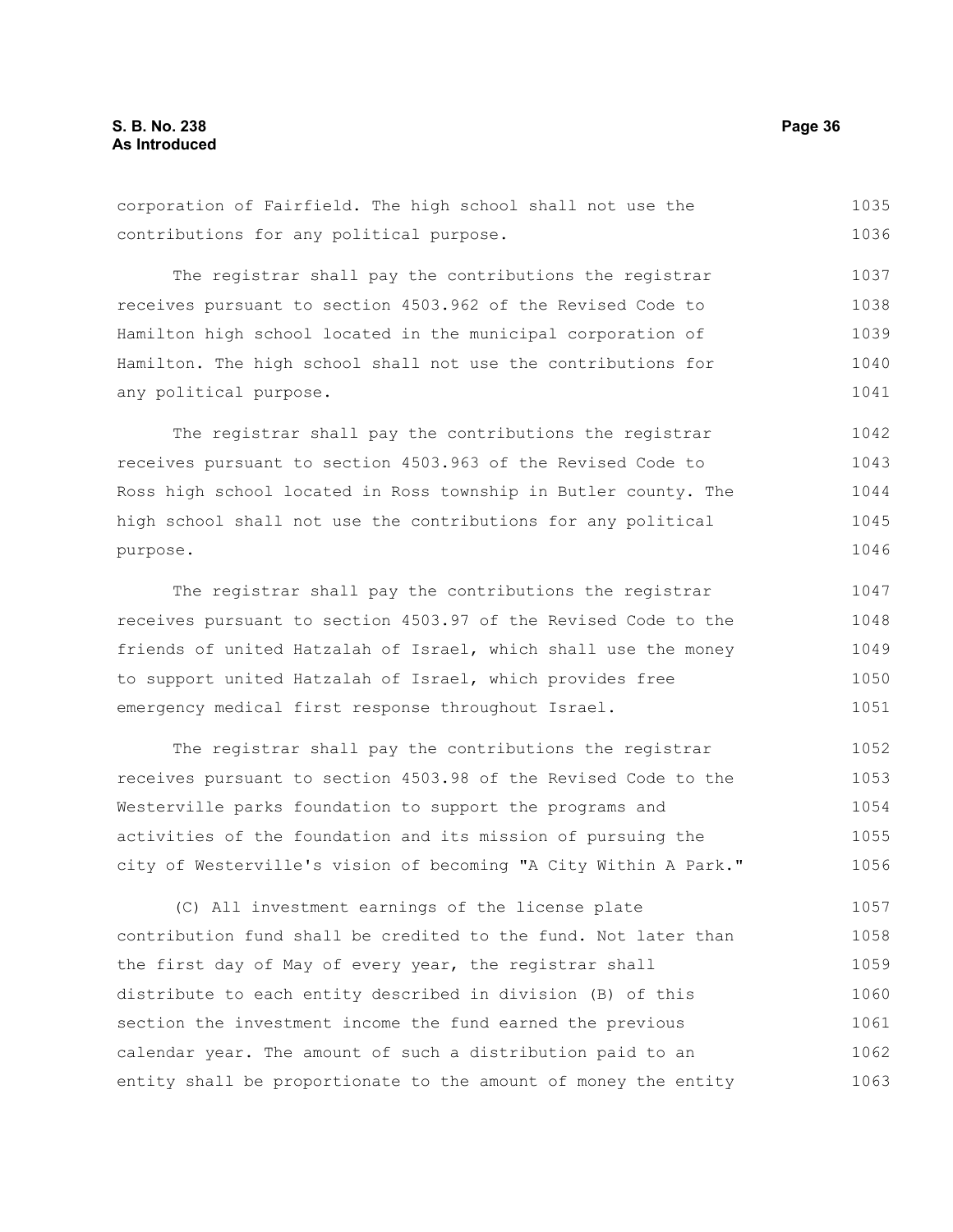**Sec. 4503.569.** (A) The owner or lessee of any passenger car, noncommercial motor vehicle, recreational vehicle, or other vehicle of a class approved by the registrar of motor vehicles may apply to the registrar for the registration of the vehicle and issuance of "Ohio Bird Sanctuary" license plates. The application may be combined with a request for a special reserved license plate under section 4503.40 or 4503.42 of the Revised Code. Upon receipt of the completed application and compliance by the applicant with divisions (B) and (C) of this section, the registrar shall issue to the applicant the appropriate vehicle registration and a set of "Ohio Bird Sanctuary" license plates and a validation sticker, or a validation sticker alone when required by section 4503.191 of the Revised Code. In addition to the letters and numbers ordinarily inscribed on the license plates, "Ohio Bird Sanctuary" license plates shall display an appropriate logo and words that are selected by representatives of the Ohio bird sanctuary located in Mansfield, Ohio, and approved by the registrar. "Ohio Bird Sanctuary" license plates shall display county identification stickers that identify the county of registration as required under section 4503.19 of the Revised Code. 1065 1066 1067 1068 1069 1070 1071 1072 1073 1074 1075 1076 1077 1078 1079 1080 1081 1082 1083 1084 1085 1086

received from the fund during the previous calendar year.

(B) "Ohio Bird Sanctuary" license plates and a validation sticker, or validation sticker alone, shall be issued upon receipt of an application for registration of a motor vehicle under this section; payment of the regular license tax as prescribed under section 4503.04 of the Revised Code, any applicable motor vehicle license tax levied under Chapter 4504. of the Revised Code, any applicable additional fee prescribed by 1087 1088 1089 1090 1091 1092 1093